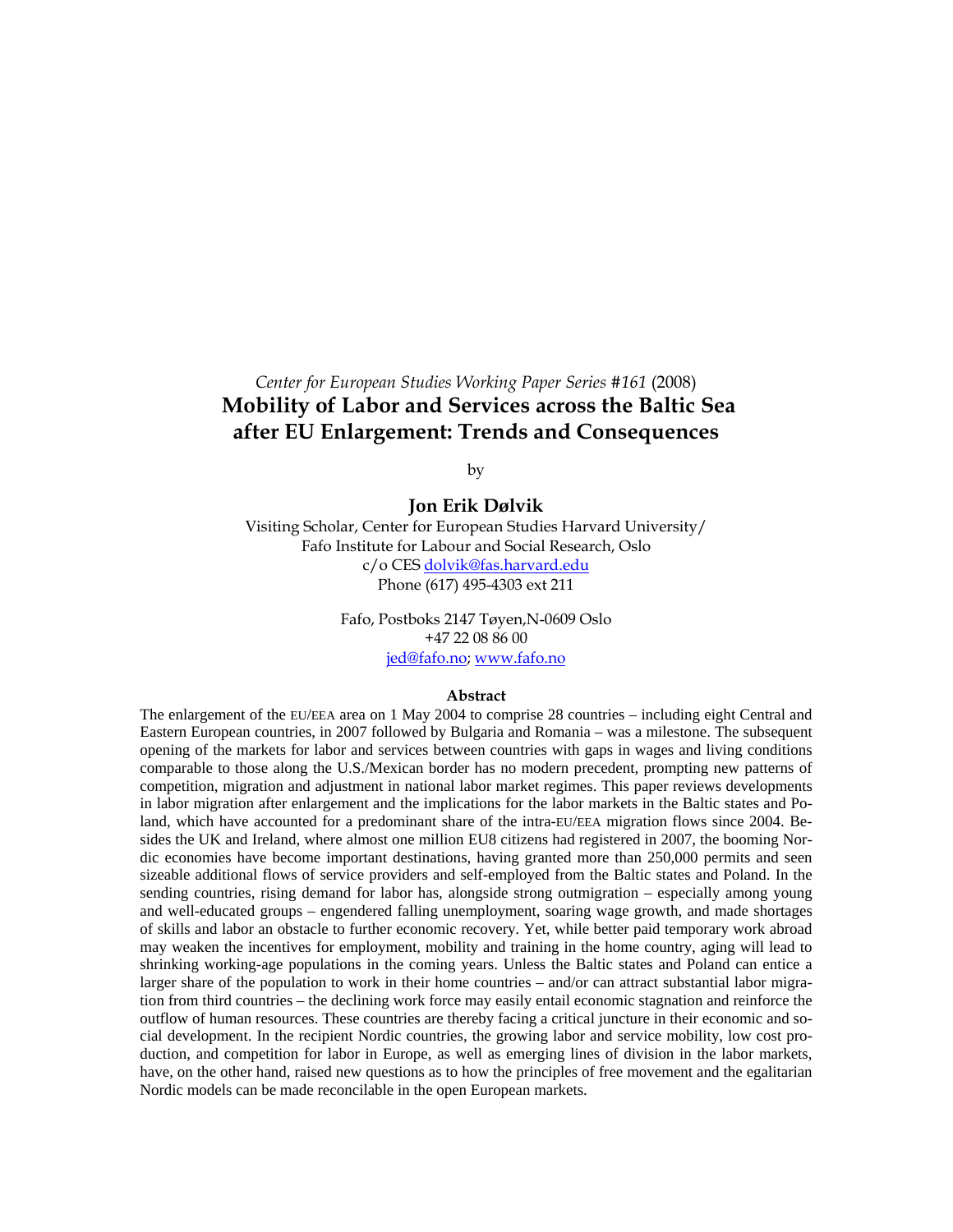# **Preface**

This paper is based on a broader report written for the Nordic Council of Ministers together with my colleague Line Eldring. That report summarized a three-year cooperation project focusing on the implications in the recipient Nordic countries of rising labor mobility from the new EU member states following EU enlargement in 2004. As coordinators for a Nordic group of civil servants working on these issues, we had access to ongoing exchanges of information, experiences and policy deliberations, providing invaluable input to the reports from the project (Dølvik and Eldring, TemaNord 2005: 566; 2006: 558, and 2008: 502, which can be found on www.norden.org/publications).

In the final report we also included a section elucidating the consequences for the labor markets in the main countries of origin. In this context we commissioned a separate report from Pawel Kaczmarczyk and Marek Okolski at the Centre of Migration Research, the University of Warsaw – "Economic Impacts of Migration on Poland and Baltic states" – which can be downloaded from the CMR and Fafo websites (www.fafo.no/oestforum). The excerpts presented in this paper build heavily on that report, and we are deeply grateful to Pawel and Marek for the rewarding professional collaboration over the past years.

We owe several other contributors great thanks for good cooperation: the participants in the contact group and the organizers in the Nordic Council of Ministers; the Research Council of Norway, which has contributed to financing Fafo's Strategic Institute Program on labor mobility after EU enlargement and offered my Leiv Eriksson grant to visit Harvard this academic year, and not least the Munda de Ginsberg Center for European Studies, which has offered an excellent and inspiring work environment during my stay.

Cambridge, April 2008 Jon Erik Dølvik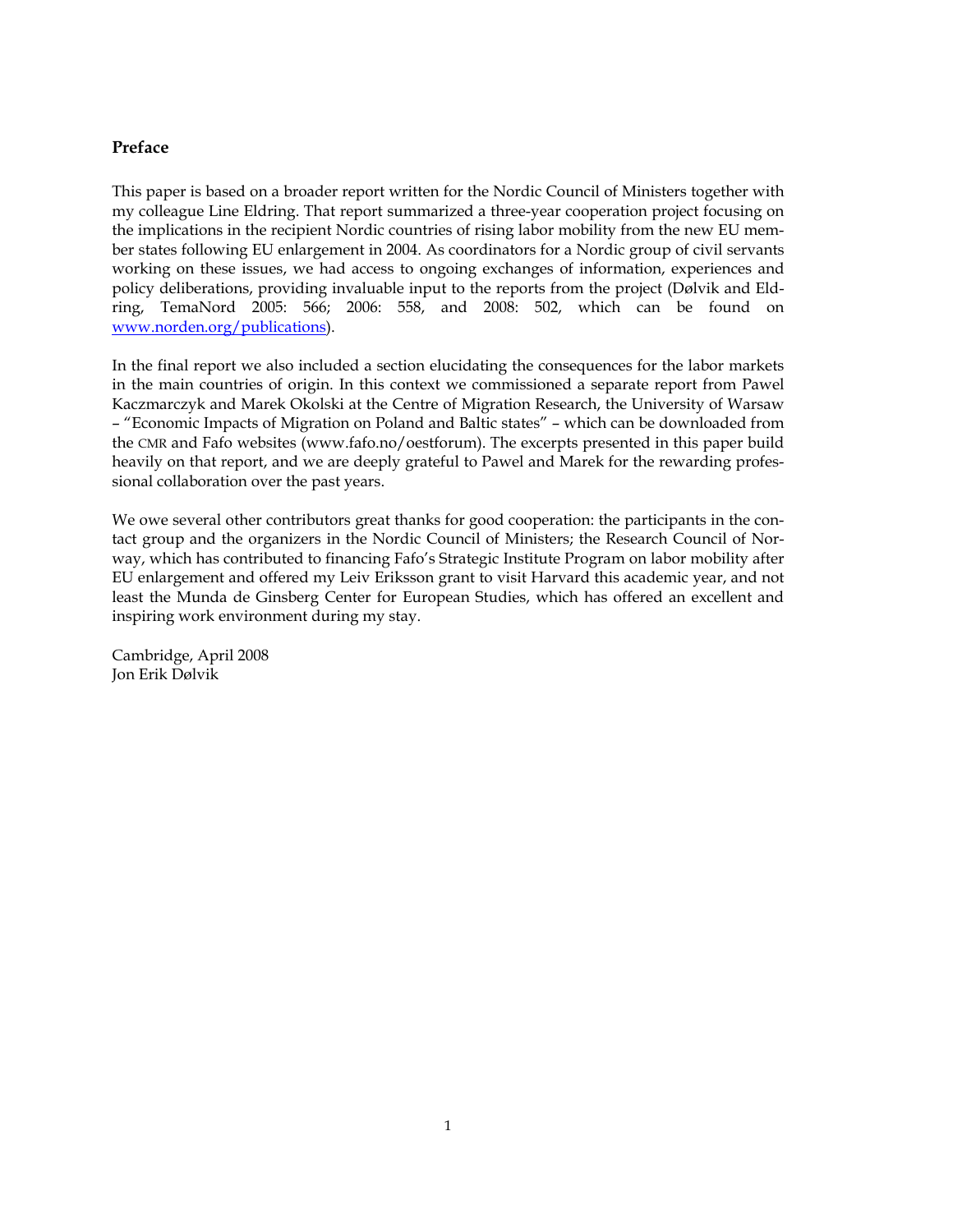# **1. Introduction**

 The enlargement of the EU/EEA area on May 1, 2004, to comprise twenty-eight countries – including eight Central and Eastern European countries – was a milestone in European integration. For the population in the new member states, this offered the promise of freedom to travel, seek employment and perform services in other countries in the EU/EEA area. For Western enterprises, new markets and channels for recruitment of labor and service providers were opening. The opening of the labor and service markets to closely neighboring countries with lower wage levels and less generous welfare states was a novel experience for the Nordic countries. To be sure, the Nordic countries have had a common labor market since 1954 – and free movement to and from the "old" member states since 1994 – but as in other "old" EU countries, the huge wage gap and the high unemployment in many of the new member states fueled uncertainty about the social implications of eastward enlargement. When accession came close and the visionary discourse was replaced by Real-Politik, all the "old" EU/EEA countries – with the exception of Sweden, the United Kingdom and Ireland – therefore introduced transitional restrictions on the free movement of labor from the new member states. Several countries also introduced more rigorous internal regulations and controls in order to prevent exploitation of service providers, who were exempt from the transitional regulations.

 Three years after enlargement we could witness a radical change in the prevailing climate of labor-market policies in Europe. The past years' economic boom, aging populations and scarcity of labor had given rise to concerns about the supply of labor in most EU/EEA countries. The countries that have attracted the most labor migrants from the new member states reported positive effects for the economy and the labor market, while instances of unequal treatment and exploitation of workers have mainly been associated with the mobility of services. A growing number of the old EU/EEA countries, including Finland and Iceland, had therefore repealed the transitional arrangements and announced more positive policies to recruit foreign labor. In contrast to the situation in 2004, when most West European countries sought to restrict the supply of external labor, the present situation is marked by growing competition for labor in Europe. This also applies to the new member states, where out-migration of labor – in combination with strong economic growth and aging populations – has contributed to scarcity of labor and skills in strategic areas, in the Baltic states and Poland in particular.

 A central question for authorities, employers and trade unions in Europe is thus whether the migration of labor from the new member states is likely to continue or abate, and what strategies can be enacted in order to develop a sustainable pattern of mobility that can benefit both the recipient and the sending countries. Such questions loom large, not least in the region around the Baltic Sea. The purpose of this paper is to provide a brief overview of recent developments in this area, and point to some of the challenges the labor-market actors are facing, especially in Poland and the Baltic states.

#### **2. From a divided Europe to laboratory of globalization in one continent**

 Ever since Swedish Vikings commenced the colonization of Finland and the Baltic states (around 550-800 A.C.) and the Danes eventually occupied Estonia (1238), there have been extensive economic movements around and across the Baltic Sea. During the heyday of the Hanseatic League (1300-1600), the Baltic Sea region formed part of a blossoming Northern European trading area with significant movements of goods, people, labor and services (see Figure 1 below).

 In a long-term perspective the division of Europe during the Cold War thus represents a relatively short break in more than a thousand-year-long period of extensive exchange of goods,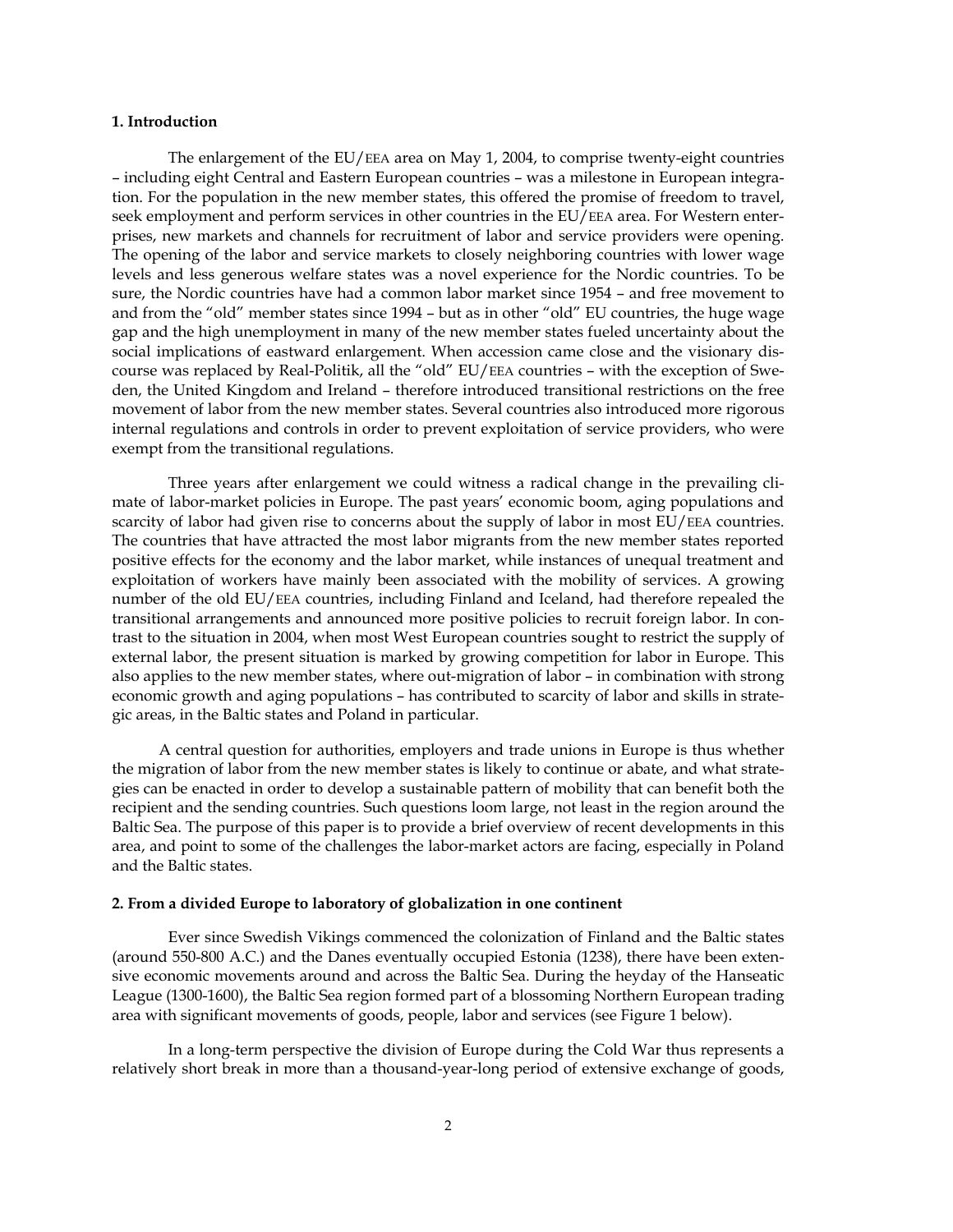knowledge, labor and services around and across the Baltic Sea. In recent times, the common Nordic labor market (first formally established in 1954) has served as a counter-cyclical buffer, enabling significant flows of labor among the Nordic countries.1 Now the labor markets in the Nordic and Baltic area seem to be growing together in new ways as a result of enlargement. Providing an indispensable source of new ideas, skills and technology, migration has – especially in countries on the outskirts of Europe – historically contributed to economic-political development, though sometimes also to social and cultural tension. A central question in the wake of enlargement is how the benefits and burdens will be distributed in this wave of migration among countries with highly unequal economic conditions.



*Figure 1: The Hanseatic League area around 1370 – main cities and trading routes* 

*Source: Norsk Innvandringshistorie, Kjelstadli (ed.) 2003*

 The enlargement of the EC/EU with 8+2 underdeveloped former communist countries – eventually Romania and Bulgaria entered in 2007 – represents a unique political and social experiment. Neither in NAFTA nor in any other international trade agreement have affluent Western countries considered opening up for free movement not only goods and capital, but also labor and services, from neighboring developing countries with wages and welfare standards at a fraction (one-seventh to one-tenth) of those in the West. No wonder such a leap into a laboratory of globalization in one continent was associated with uncertainty among citizens in the "old" member states. While the gap in wages and welfare could be expected to provide strong push- andpull incentives for individual migration, Western companies would benefit from new sources of (cheap) labor and could be expected to recast investment and manpower strategies. Further, vast differences in national and European regulations as well as in labor costs for different kinds of labor migrants – individual job seekers, posted workers and self-employed service providers – were likely to create ample opportunities for regime-shopping and fierce cost competition. The

<sup>&</sup>lt;sup>1</sup>In recent years, the Nordic cycles have become more in sync, however. Combined with demographic changes, this suggests that the Nordic countries will have to look beyond their closest neighbors to mobilize labor.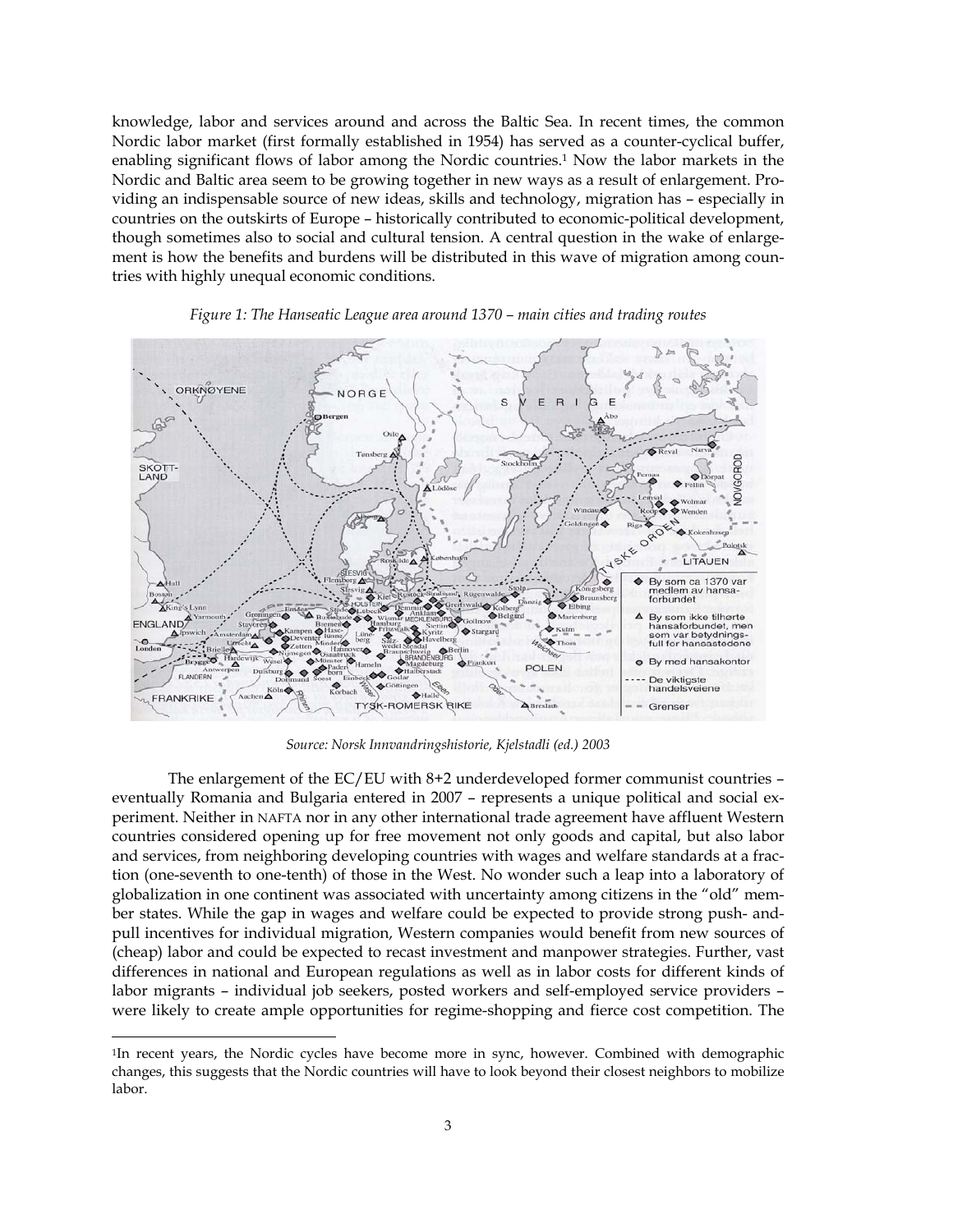politicians' grand vision of the accession was to bridge the social cleavage between East and West in Europe, but there was nonetheless fear – not least among workers and trade unions – that the price for this convergence could be erosion and withering of the advanced regimes of social and worker protection in many of the old member states.

Official rhetoric during the pre-accession phase, though, was that free movement was a freedom of fundamental importance that, especially for citizens from behind the former Iron Curtain, should be heeded from "day one." Besides, it was suggested that migration was a "winwin" game contributing to growth, brain-gain and brain-circulation, and that migration, in view of the generally low mobility in the EU and limited net flows during the former Southern enlargement in the 1980s, most likely would be modest anyway. Yet, as accession came closer, uncertainty arose and the Copenhagen Accession Accord (2002) granted the right to impose transitional arrangements (TA) for labor mobility from EU8 for a period of 2+3+2 years (i.e., until 2009, or 2011 in the case of major labor-market imbalances). Such restrictions were not allowed for cross-border mobility associated with the provision of services, except in the bordering countries Germany and Austria, which had historically received the vast majority of migrants from EU8.

Reinforced by the economic downturn after 9/11, a political "domino effect" came into play, whereby spreading fear about social tourism, floods of job seekers and the risk of becoming one of the few free havens serving as magnets for potential migrants, all led to the erection of transitional arrangements (TAs) in most of the "old" member states. The TAs varied significantly, though, from being based on strict quotas and labor-market tests in many continental countries (Boeri & Brücker 2005) to basically free movement, provided that equal pay, full-time work and a residence permit had been granted in, e.g., Denmark and Norway. The postponement of free movement caused frustration in the new member states, which indeed felt treated like secondary Europeans. Besides causing confusion among potential job seekers, the variety of national rules and conditions governing access to the labor market was likely to create diversion and spillover effects. Together with the diverse national and European regulations regarding wage determination, social security premiums and taxation for different categories of migrant labor – i.e., individual employees, posted/seconded workers, temp agency workers, and the self-employed – these developments contributed to a conundrum of regimes, rules, channels and conditions that opened for strategic adjustment (circumvention), distortion of competition among companies and workers, and perplexity among the public authorities responsible for monitoring and control (see Dølvik and Eldring 2005, 2006b).

Due to low inflows, diversion effects, rises in bogus service mobility and distortions of competition, several countries chose to repeal their TAs as early as 2006 (see Chart 1), paving the way for a fairly swift, differentiated transition to free movement for workers from EU8. With the booming economies of recent years and the prospects for growing shortages of skills and labor, political agendas in Europe had evidently shifted. Rising concern about the future supply of human capital and growing competition over skilled labor led both old and new member states to rethink their options and develop strategies to attract more labor immigration. But not unconditionally: when Bulgaria and Romania, with almost thirty million inhabitants, entered the EU in 2007, nearly all "old"2 (and even some "new") member states introduced transitional arrangements, partly enabling them to control the selection of people and skills allowed in.

<sup>2</sup>Finland and Sweden are the only "old" member states without transitional regimes vis-à-vis Bulgaria and Romania.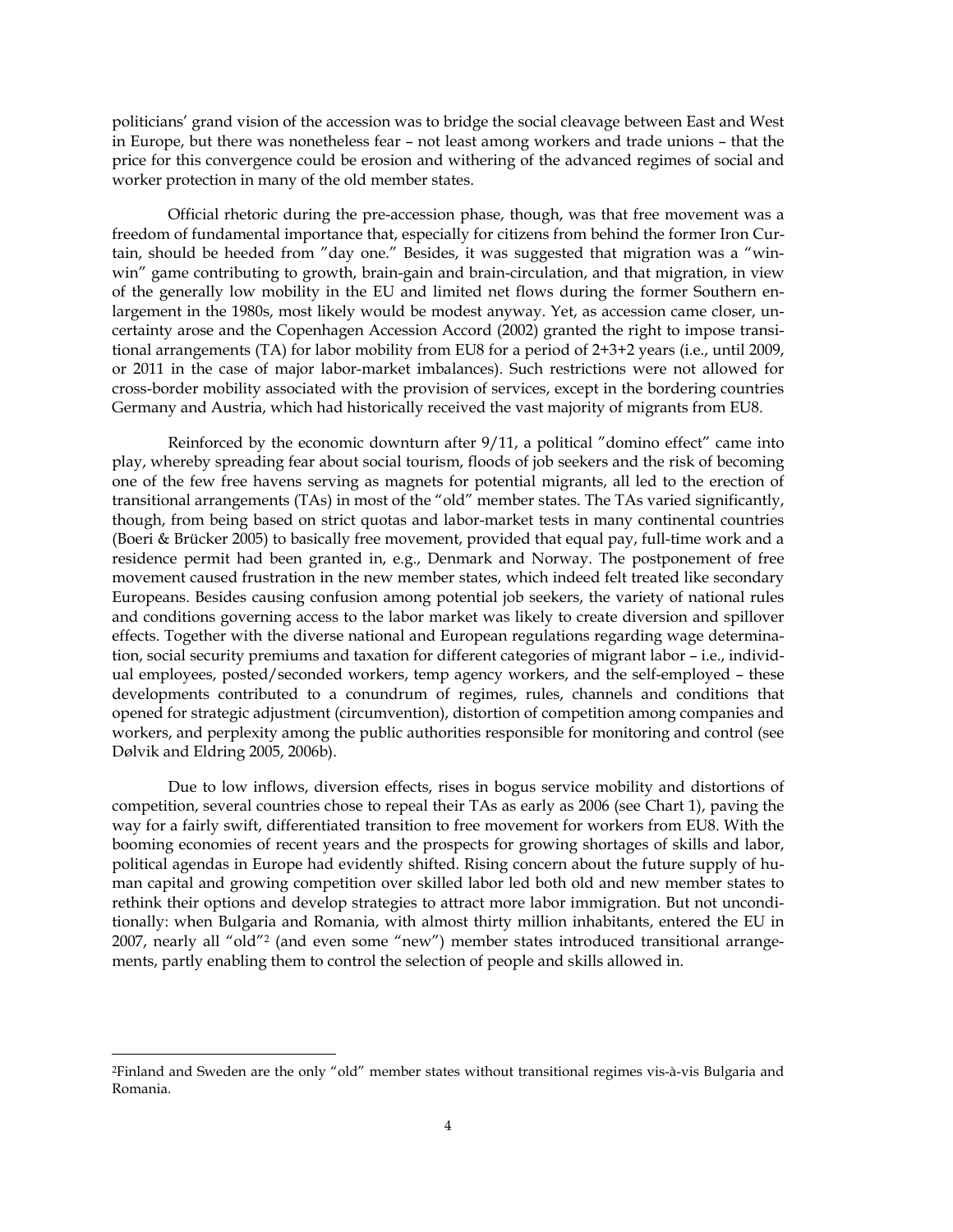

*Chart 1: Phases in the transition to free movement for labor from the EU8 (+2)* 

*Chart 2: Main rules and channels for labor mobility from EU8+2 to Nordic countries* 

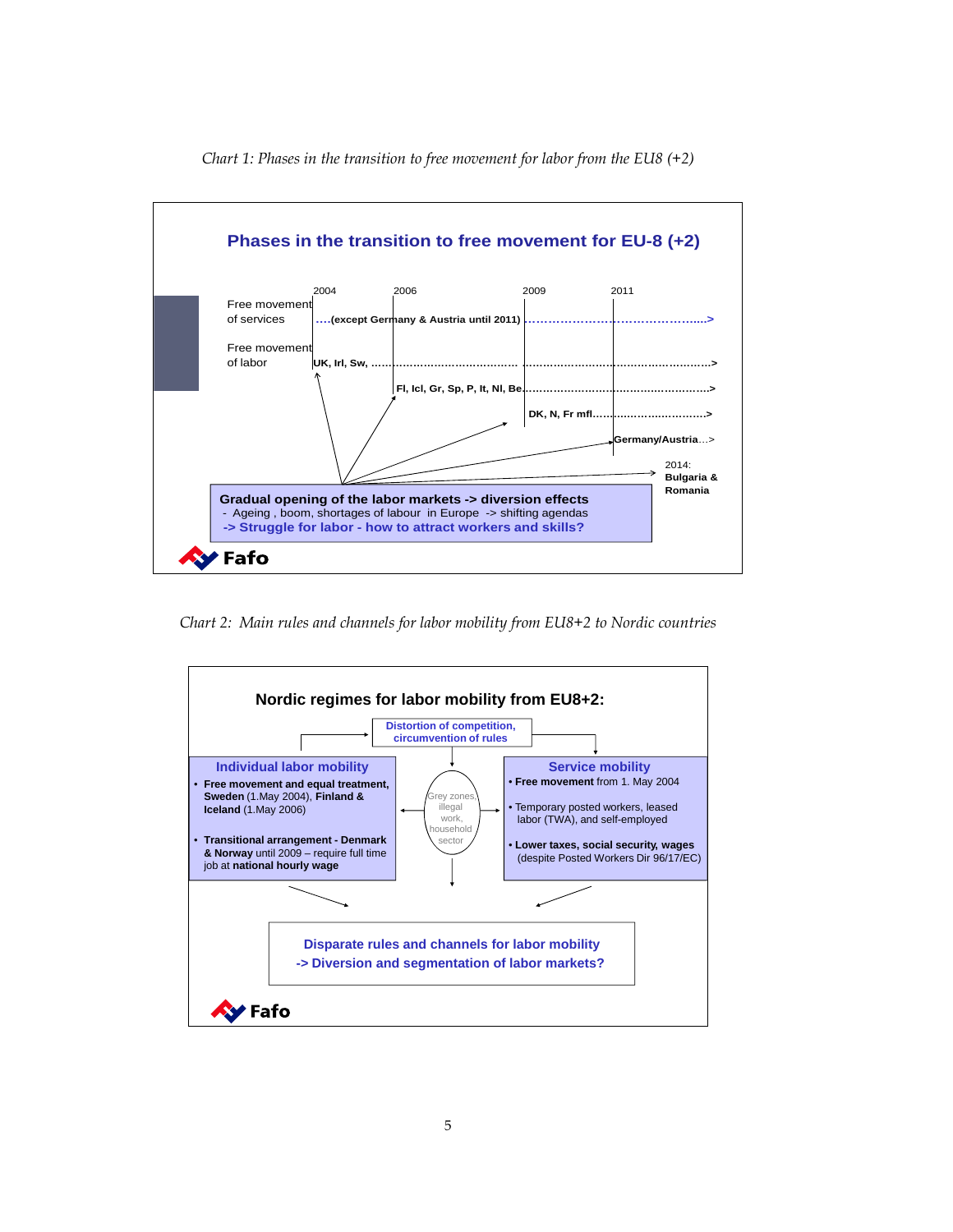#### *Forecasts made before accession*

 With a population of roughly 100 million in the EU8+2, the total population of the EU increased by almost one-quarter in 2004-2007, while combined GDP would increase by only 5-7 percent. Prior to the 2004 enlargement a number of calculations and estimates of the possible volume of labor migration within the EU-25 were produced. The most widely quoted study was published by Boeri and Brücker (2001, updated 2003), and was commissioned by the EU. Using macro-estimates based on assumptions of differences in wage levels, employment, growth and historical statistics of migration flows, they arrived at a total net migration figure of 3.9 million over a thirty-year period. This corresponded to 3-4 percent of the population in the EU8, whereof 40-45 percent were assumed to be economically active. The analyses indicated that the flows would be strongest during the initial years (more than 300,000 annual net), and subsequently recede. Transitional arrangements would not influence the total out-migration, but could possibly shift the time schedule. The authors themselves strongly emphasized the uncertainty of their estimates.

 Given a stable distribution of migration flows between the recipient countries, a scenario in accordance with the estimates made by Boeri and Brücker would imply that immigrant populations from the EU8 in the Nordic countries would increase from roughly 50,000 in 2003 to 230,000 over the subsequent thirty years. This would mean a net immigration of just over 10,000 during the initial years, followed by gradually declining numbers. This corresponded to a modest population increase of 0.2 to 0.9 percent by 2033. Boeri and Brücker (2005) estimated the net inflow to Sweden at around 6,000, and to Finland and Denmark to around 3,000 in the initial years. Poland and the Baltic countries were expected to be the predominant sending countries in the North European region.

| Country          | Population | Employment |       | Unemployment  |  |  |
|------------------|------------|------------|-------|---------------|--|--|
| Poland           | 37,637     | 13,617     | 51.2% | 3,323 (19.5%) |  |  |
| Estonia          | 1,350      | 592        | 62.9% | 66 (10.0%)    |  |  |
| Latvia           | 2,330      | 997        | 61.8% | 119 (10.5%)   |  |  |
| Lithuania        | 3,445      | 1,430      | 61.0% | 203 (12.4%)   |  |  |
| Total            | 44,763     | 16,636     |       | 3,711         |  |  |
| Source: Eurostat |            |            |       |               |  |  |

*Table 1: Population, employment and unemployment in Poland and the Baltic states 2003* (thousands) 3

 As seen, the total labor force in Poland and the Baltic states was around twenty million, whereof nearly four million were registered as unemployed, compared to a labor force in the Nordic countries of under twelve million. As the largest country, Poland accounted for a significant part of both the labor force and the unemployed within the region. Many of these were settled in rural districts where agriculture/primary industries employed up to 20 percent of the

workforce, indicating significant surpluses of labor.

<sup>&</sup>lt;sup>3</sup>In comparison, Bulgaria and Romania, which joined the EU in 2007, had 29 million inhabitants (Bulgaria 7.7 million and Romania 21.6 million) and a combined workforce of around thirteen million in 2005 (Eurostat 2007).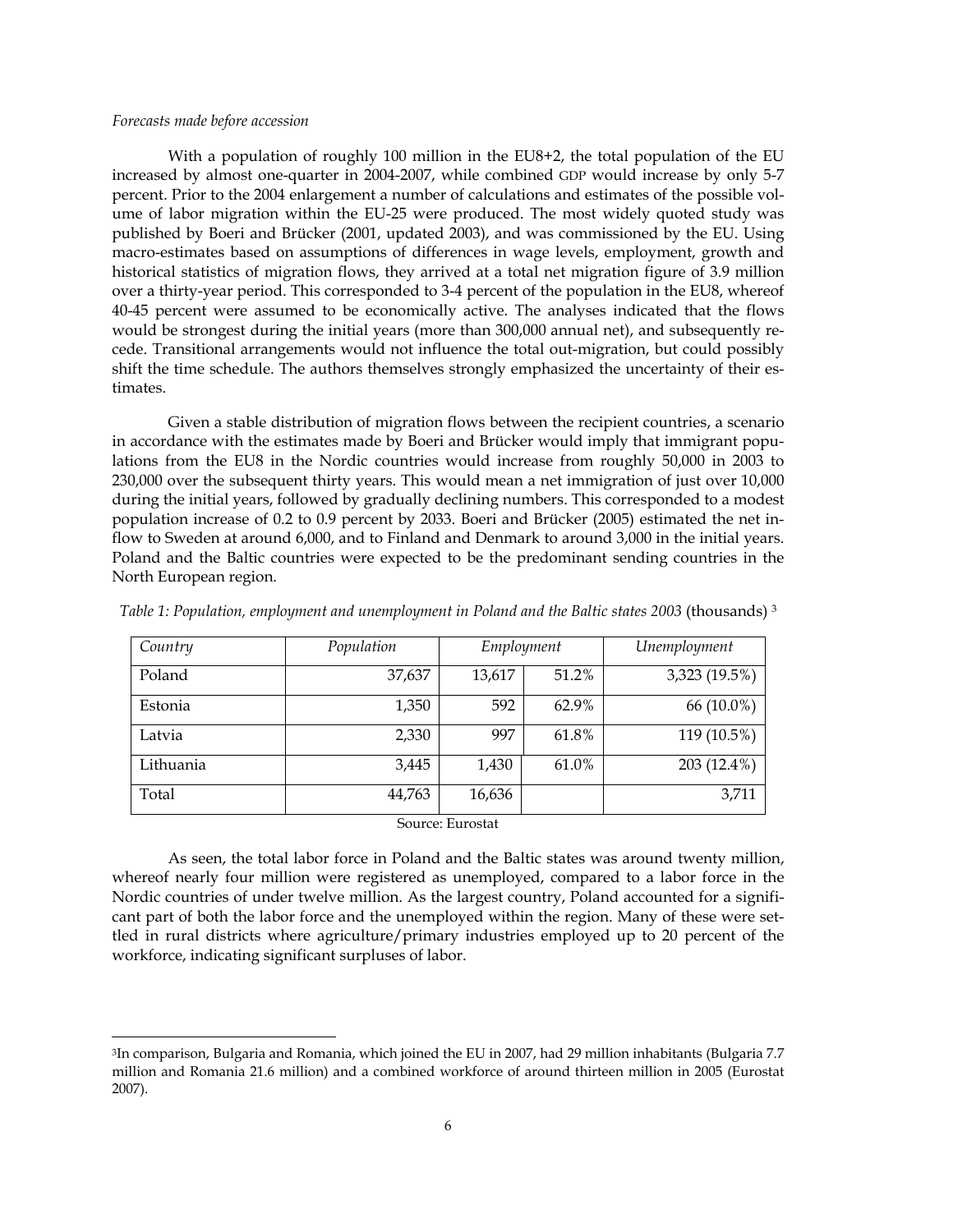#### **3. Main trends in labor migration from the new member states since 2004**

Three years after the 2004 accession a certain pattern in labor migration from the new member states can be ascertained, although the available data and statistics still remain poor. Caution is therefore called for when assessing the total volume and patterns of the new labor mobility in Europe (GDISC 2007). Both the recipient and sending countries have a fairly good overview over total in- and out-migration, but most countries lack reliable data regarding the flows of persons who are temporarily residing in another country to work or perform services.4 The repeal of the transitional arrangements also implies that several countries have ceased registering short-term residency, whereas the impact of these arrangements on the direction of flows will decrease. It is therefore uncertain whether the geographical pattern of mobility that has been observed during the initial years is likely to continue.

 Until 2006-2007, the development of individual labor mobility has shown the following main geographical features:

• *Poland* and *the Baltic states* have emerged as the main sending countries, and have accounted for more than 80 percent of labor immigration to the United Kingdom and the Nordic countries.

• The most prominent flows from the new member states have gone to the *United Kingdom and Ireland*, where labor immigration has exceeded all estimates made prior to enlargement. In the summer of 2007, the UK had received 683,000 registered job seekers from the EU8 in the period since May 1, 2004, whereof 42 percent were women (Home Office 2007). This corresponded to more than 1.5 percent of the UK labor force (World Bank 2007). In addition, 252,000 renewals had been granted. Ireland had registered 362,000 residence permits for citizens from the EU8, corresponding to more than 6 percent of the national labor force (Hughes 2007, World Bank 2007). The majority has applied for short-term residence, and it is assumed that the resident populations of workers from the EU8 are considerably smaller than the gross flows (ibid., Gilpin et al. 2006).

• In the countries of continental Western Europe, which until recently have upheld restrictive transitional arrangements, the flows of job seekers from the EU-8 have been modest during most of the years that have passed since enlargement. The increase has been strongest in Austria, which received just over 50,000 persons annually during 2004 and 2005, in particular from Slovakia (Tamar and Münz 2006), and workers from the EU8 accounted for 1.4 percent of the workforce in 2005 (EU Commission 2006). Further, Spain had a net growth in persons from the EU8 of around 30,000 during 2003-2005 (GDISC 2007, table 8), while the Netherlands registered an increase in the number of work permits granted from 24,000 in 2004 to 58,000 in 2006 (ibid., table 9). Germany has continued its arrangement of bilateral quotas for seasonal work, which comprises several hundred thousand workers from the EU8. The other countries on the continent reported minor increases in the number of work permits granted to citizens of the EU-8 until 2006-2007.

 • In the Nordic countries, there was a modest inflow to Sweden, Finland and Denmark during the initial years, while a far higher number than foreseen ar-

<sup>4</sup>The recipient countries register permits that have been granted, but in many cases these figures on gross flows do not include workers who stay for less than three months, or service providers, while the absence of registration of exits renders the figures on valid permits uncertain. Labor Force Surveys are poorly suited to capturing labor migrants, partly because they comprise only persons with more than six months' residence, partly because of the slow rotation of the sample.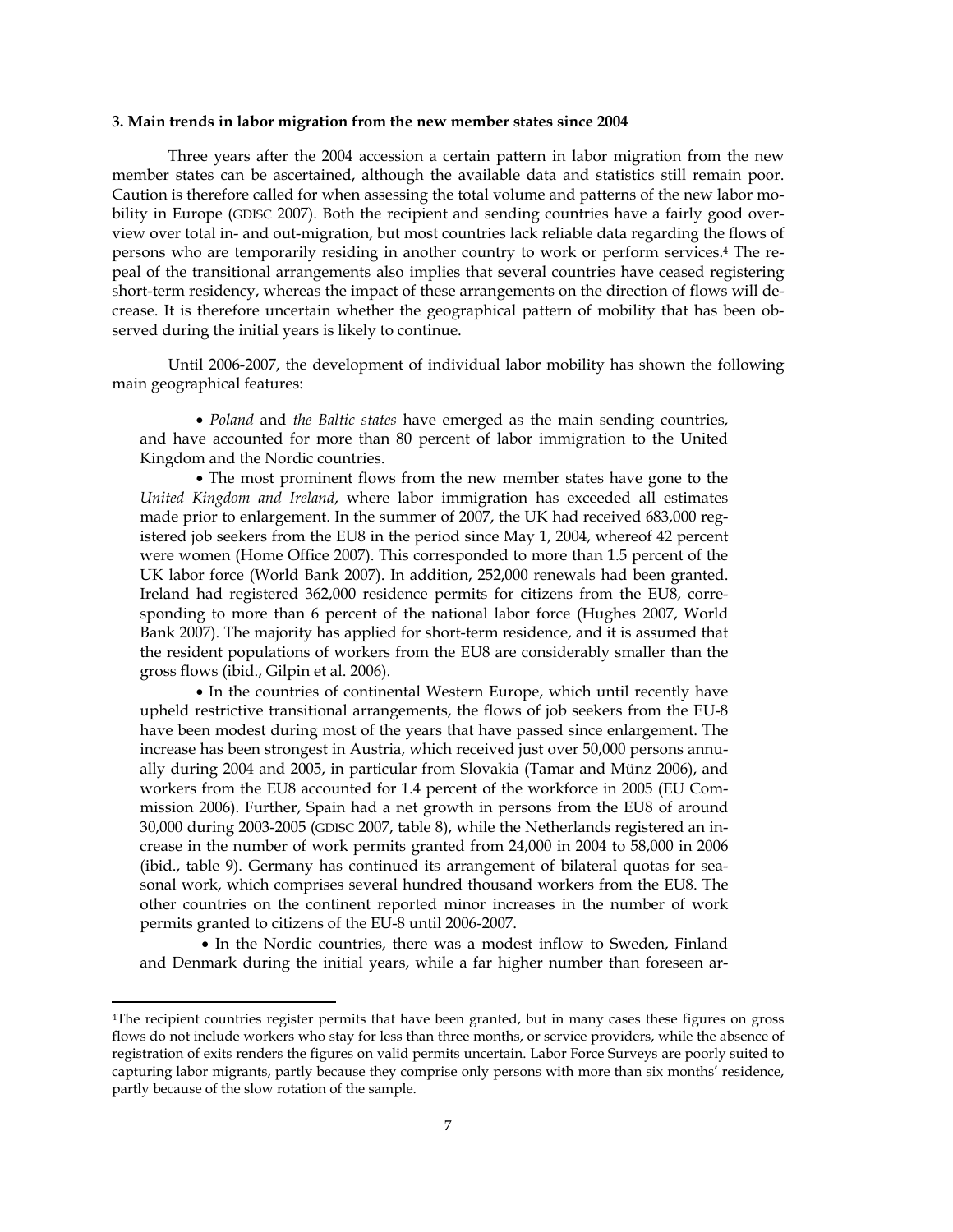rived in Norway and Iceland (see Appendix, Table 1). Since 2006, a pronounced increase has been registered in Denmark. By summer 2007, the Nordic countries as a whole had granted more than 150,000 work permits to citizens from the EU8 since May 1, 2004, in addition to 75,000 renewals, which was a far higher number than predicted prior to enlargement.

• The flows to the UK, Ireland and the Nordic countries increased during the initial three years, but figures for 2007 show that the inflows to the UK have dropped by 10 percent (*Financial Times,* February 27, 2008).

• In spite of the fact that most Western European countries introduced transitional arrangements for Bulgaria and Romania, reports indicate considerable emigration, in particular to Italy and Spain. Last fall, the Italian Minister of Internal Affairs claimed that more than 500,000 Romanians had arrived since January 1, 2007, an inflow that has created some unease among the population even if the Prime Minister subsequently has disproved the magnitude of this figure. Following the introduction of visa-free access for Romanians to the EU/EEA in 2002, the workforce in Romania has decreased by 12 percent, and it is assumed that two million Romanians work abroad.5 The same tendency can be ascertained in Bulgaria. Since 2005, Spain has recruited Romanian labor under a bilateral system of contract work, in particular in agriculture, and Spanish municipalities had by September 2007 registered more than 506,000 Romanian guest workers (*Financial Times,* November 9, 2007).



*Chart 3: Overview of main European flows of labor migrants 2004-2007* 

• Also in the Nordic countries some immigration from Romania and Bulgaria has been registered. In Sweden, one-fourth of the permits (registered residence permits) granted to citizens of the EU8+2 during the first half of 2007 applied to Romanians and Bulgarians (527 permits). In Norway, a total of 2,025 EEA permits had been

<sup>5</sup>*Financial Times* FT.com Nov. 9, 2007, see also *FT*, November 7, 2007, and *New York Times,* November 8, 2007.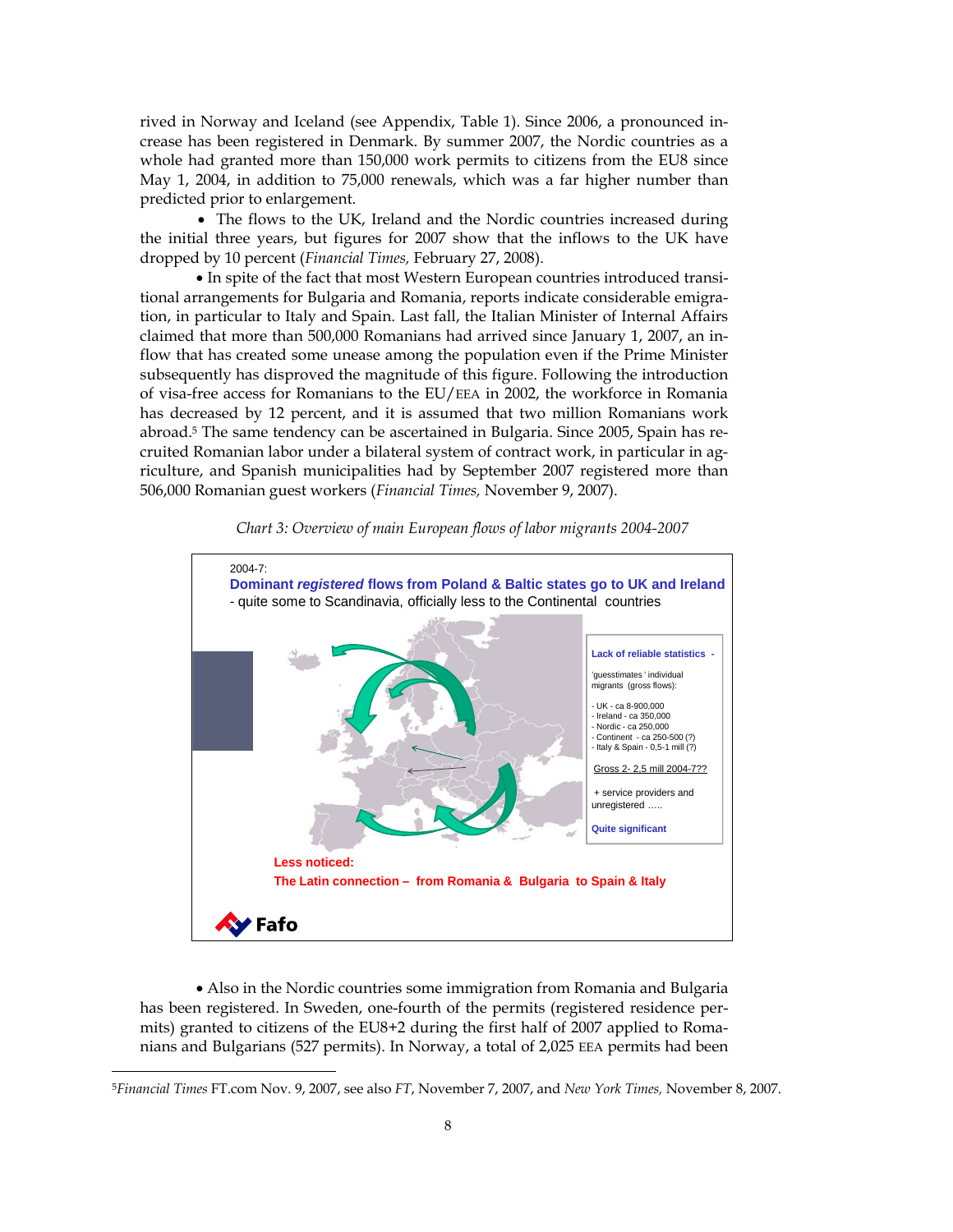granted to workers from Bulgaria and Romania by October 1, 2007, following a steady increase in the volume of the resident populations throughout the year.

 It is hard to assess the total volume of labor mobility to Western Europe in relation to the estimates made by Boeri and Brücker of approximately 300,000 annual net immigration without any transitional arrangements – which would correspond to approximately 0.9-1 million over three years. Even though the net figures are uncertain, the UK and Ireland have received more than ten times the foreseen national number. On the other hand, as a consequence of restrictive transitional arrangements, the continental countries had by 2006 registered far fewer than estimated. According to data from the UK Labour Force Survey (LFS), the increase in the resident population of workers after May 1, 2004, corresponded to approximately 40 percent of the registered gross inflow from the EU8 in the autumn of 2005 (Gilpin et al. 2006). In Ireland, living conditions data indicated that the increase in the resident population of workers from the EU8 since May 1, 2004, accounted for around one-quarter of the gross inflow, and that this population at the beginning of 2007 constituted just over 106,000 persons (Hughes 2007). Both the LFS and the living conditions data are likely to underestimate the population of short-term labor migrants. These figures on resident populations are also uncertain in the Nordic countries. Yet with a stock of more than 50,000 valid work permits in Norway alone through 2007, several tens of thousands in the other countries and a comparable number of service providers, these account for a far higher number than the net 30,000-40,000 forecast by Boeri and Brücker for the Nordic countries during the first three years.

 What can safely be ascertained is that the countries that from day one opened their borders for free movement of workers – or near-free movement, like Denmark and Norway – jointly have received far more individual job seekers from the EU8 than assumed. In addition to these have come an unknown, but considerable, number of service providers and unregistered workers. With the exception of Sweden, this group of countries has undoubtedly attracted flows of mobility that without any restrictions in other countries might have taken other direction – i.e., a diversion effect (Boeri and Brücker 2005). To what extent the repeal of the transitional arrangements will cause the flows to change direction remains to be seen, but it seems evident that opening the German and Austrian labor markets from 2011 at the latest will influence the picture. Figures from 2007 could indicate a certain abatement in the gross flows to the UK, Ireland and Iceland, but it remains to be seen whether this is caused by an increase in the number of applicants in other countries, or whether fewer Poles and Balts seek employment in Western Europe.

 In parallel with the growth in registered individual labor mobility, most EU/EEA countries have seen *a pronounced increase in labor migration associated with service mobility*, which to a large extent remains unregistered. The different regimes for taxation, welfare contributions and wage formation associated with labor and service mobility have – in conjunction with the transitional arrangements – provided economic incentives to organize labor migration in the form of service mobility, which also provides far greater flexibility for the commissioning enterprise. In some industries, this has resulted in distortions from ordinary labor mobility to service mobility, circumventions of laws and regulations associated with "fictitious" posting, hiring out of labor and work undertaken by self-employed persons. Not rarely, the free movement of services is used as an alternative channel for pure labor migration and provision of staff, and in some cases it comprises activities that more properly should fall under the rules governing free establishment. The organization of mobility and its legal forms vary strongly among industries, and reflect differences in the traditional manpower strategies of the user enterprises and their competitive situation in the product markets following EU enlargement. Service mobility therefore appears to be most widespread in industries that have a tradition of project work and a high number of subcontractors – the construction industry being a typical example – and in manufacturing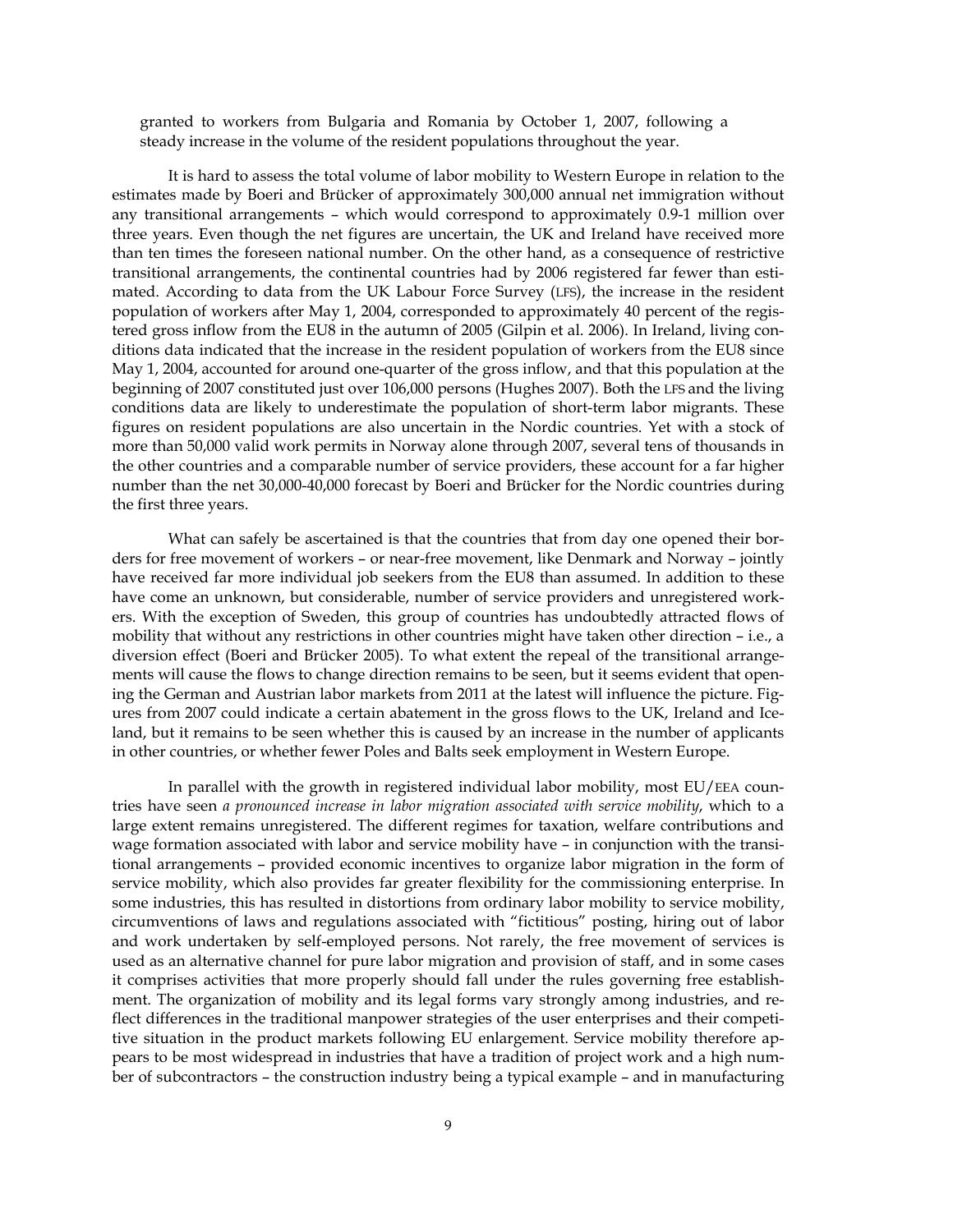industries with mobile products, movable production facilities and strong international competition (Dølvik et al. 2006).

 Seen as whole, there is no doubt that the *mobility of labor* from EU8 to the Nordic countries has been far higher than expected prior to enlargement, and that real mobility has been much higher than indicated by the registered figures for individual job seekers. Besides the flows of informal migration, the distinction between labor mobility and service mobility has become blurred. These forms of mobility should therefore be seen in conjunction when assessing the driving forces and the consequences of the new migration flows.

# **4. Dynamics and consequences in the labor markets in the sending countries**

 The development of labor migration from the EU8+2 must be seen in light of the dramatic changes that have marked these countries since the collapse of communism in the early 1990s. With their rigid employment structures, "work for all" and minimal labor mobility, a number of sectors, agriculture in particular, had accumulated large surpluses of labor. Restructuring the economy entailed large amounts of redundant labor, a drastic fall in the rate of employment and major imbalances in the labor markets. In spite of increasing direct investments from the West and a certain rise in migration to Western Europe – much in the form of seasonal work – the situation in the labor markets at the time of accession to the EU was still characterized by slow employment growth, low internal mobility and high unemployment (Kaczmarczyk and Okolski 2008).

 EU enlargement in 2004 was therefore hailed as a milestone which would provide a historically new freedom to travel abroad to work, provide services, study and go on holiday. Wage levels in the new member states were still a fraction of the Western European level, and most studies indicated that decades would pass before this gap could be closed. In the face of this large, accumulated surplus of labor, it came as no surprise that EU enlargement spurred a wave of labor emigration from Poland and the Baltic states. The seasonal migration that had taken place throughout the 1990s had resulted in contacts and networks in Western Europe and, in addition, a social infrastructure comprising low-price flights, agents and brokers had appeared, and was available through the Internet. Emigration increased throughout the first years following EU enlargement, and has--in conjunction with accelerating growth in the domestic labor markets – led to concern that scarcity of skills and labor is becoming a barrier to further economic growth in the sending countries (Kaczmarczyk and Okolski 2008, World Bank 2007). Based on a brief summary of labor emigration from Poland and the Baltic states, this section will provide an overview of the main developments in the labor markets in these countries and discuss the consequences of the increased out-migration of labor.6

# *4.1 Main features of labor emigration from Poland and the Baltic states*

 No reliable statistical or data sources are available for an assessment of the volume of labor emigration from the new EU member states. With the free movement of workers, services and persons within (large parts of) the EU/EEA, the countries of origin have no complete regis-

<sup>6</sup>This section draws heavily on the sub-project "Economic Impacts of Migration on Poland and Baltic States," which has been written for the project by Pawel Kaczmarczyk and Marek Okolski (2008) at the Centre for Migration Research, University of Warsaw, as well as two reports from the World Bank on labor migration from the EU8 and on the situation within the labor markets in the EU8+2 (World Bank 2006, 2007). In addition, we have interviewed representatives for the labor-market authorities in the relevant countries, participated in several seminars on this topic and had conversations with a number of researchers and experts from the region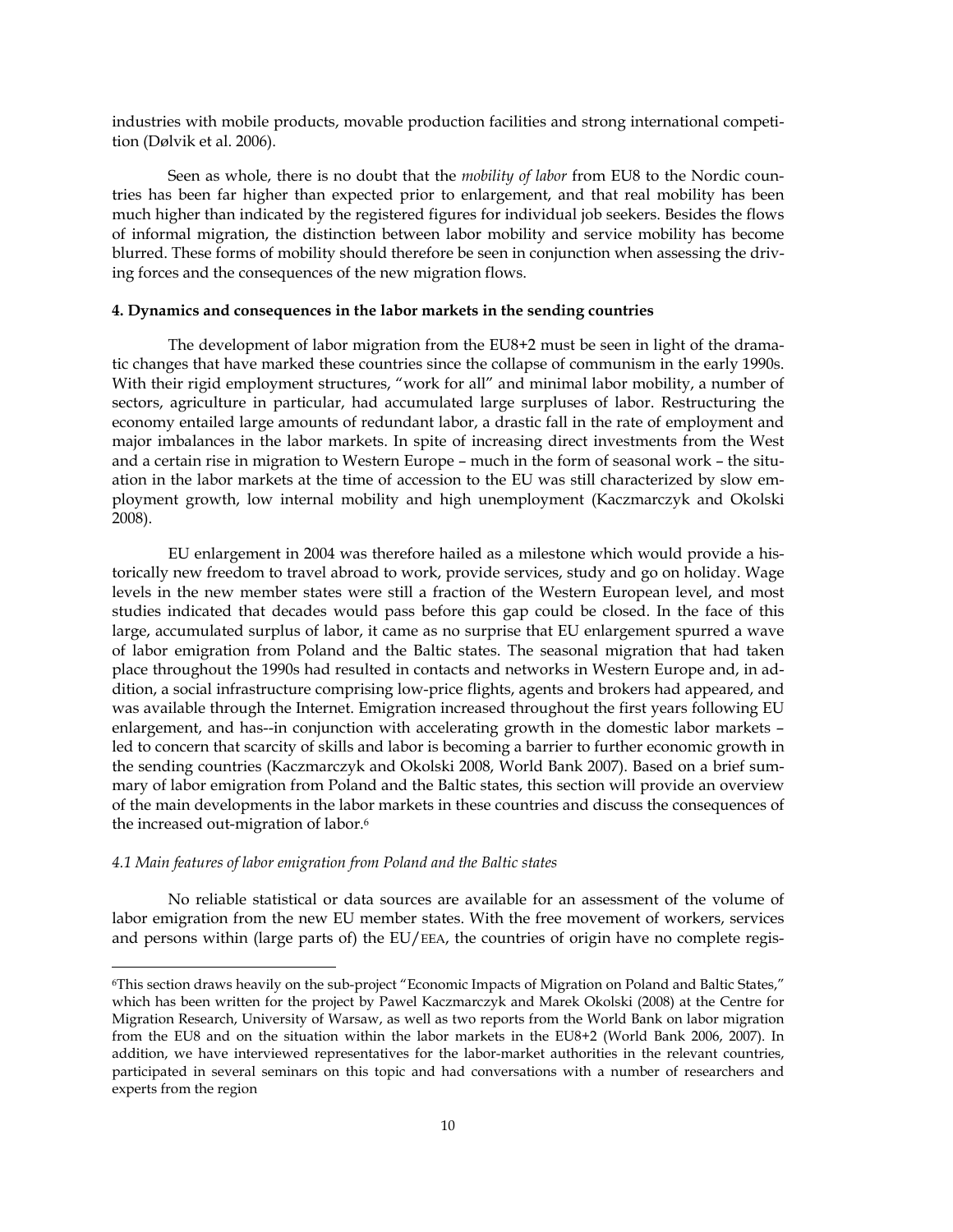tries of labor migration. The countries maintain statistics of persons who register as having moved to another country, but there are no reliable sources of information on short-term labor mobility and service mobility.7 In practice, most analyses of labor emigration are therefore based on a count of the persons registered in various recipient countries. As shown above, such statistics are also prone to error and uncertainty.

 In Poland, the Labor Force Surveys (LFS) have included questions giving information on persons who have worked abroad for at least two months during the preceding year. This figure increased by 20 percent from 2003 to 2004, and rose strongly until the first half of 2007, when approximately 540,000 Poles worked abroad – a tripling since 2004. In terms of resident populations, this corresponded to more than 400,000 in 2007 (Kaczmarczyk and Okolski 2008). However, this kind of survey tends to underestimate the volume of emigration, because it fails to capture those who have moved abroad permanently, those who are engaged in short-term seasonal work (for less than two months), and all those who leave without telling anyone (ibid.). The LFS data still provide an indication of changes to the migration flows, destinations and characteristics of the migration. Germany still remains the main recipient of Polish labor, but the LFS figures show that since 2004 a growing number have gone to the UK and Ireland. According to British statistics, the number of Poles registered in the UK rose by 11,200 in 2003-2004, 62,500 in 2004-2005, 171,400 in 2005-2006, and 222,800 in 2006-2007– a quadrupling of the gross flow during the three years following EU enlargement (ibid.).





 According to Kaczmarczyk and Okolski (2008), data from the Polish labor force surveys reveal the following main features of the labor migration:

<sup>7</sup>In principle, all those who work in another EU/EEA country should possess an E-101 form documenting that the bearer is entitled to social insurance in the home country, but attempts to use this information to gain an overview of labor migration have shown that these registries are severely deficient.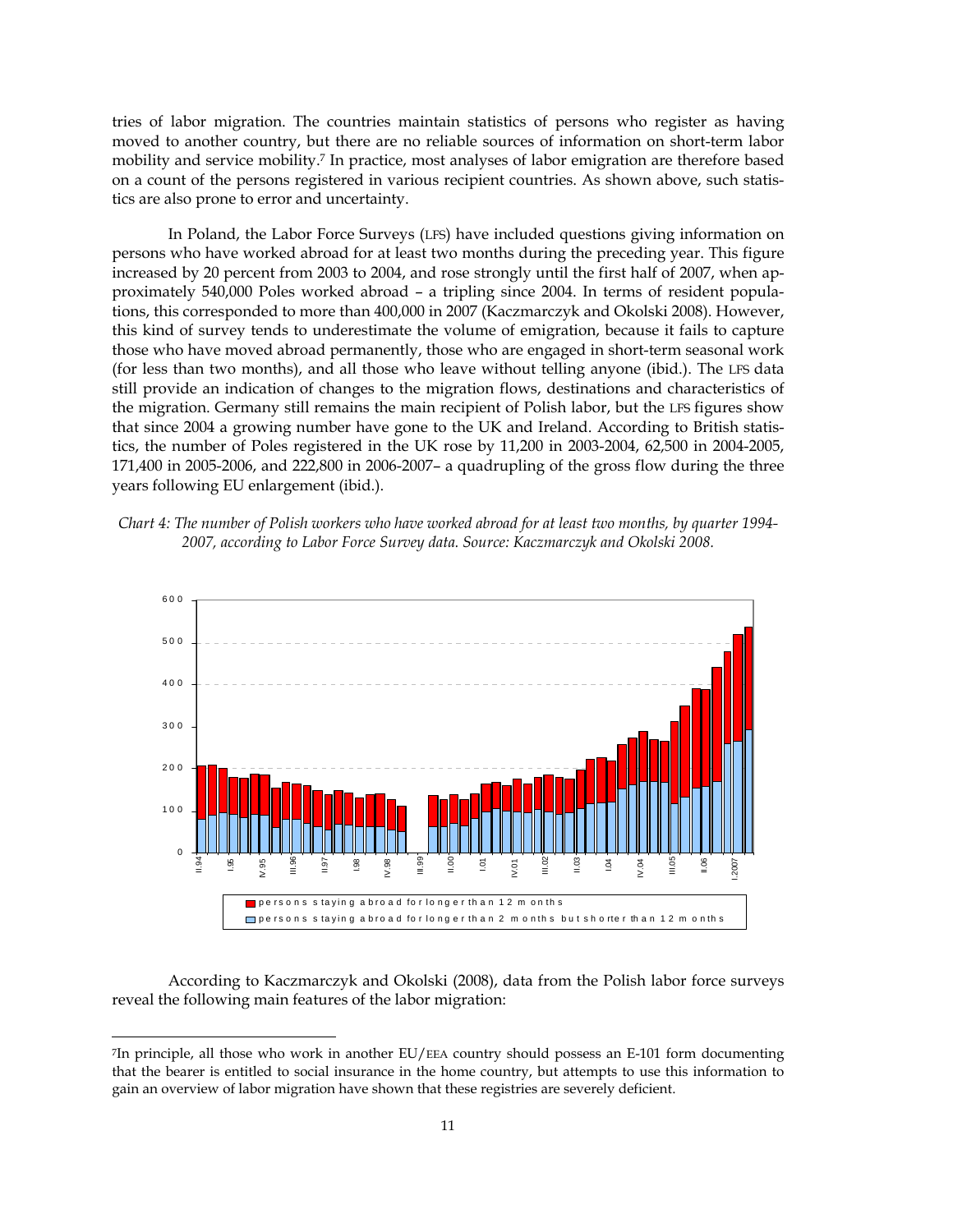• More than 80 percent of the migrants travel to work – economic motivations predominate.

• The share of younger migrants has increased strongly; the age group below 39 years accounts for close to 80 percent of migrants from Poland, and the age group 25-34 years accounts for 40 percent.

• Women constitute a significant proportion of the migrants – more than 40 percent of the Poles working in the UK, and 35 percent of all Polish labor migrants are women.

• A considerable part of the migration is short-term: 60-70 percent stayed abroad for less than twelve months. However, the proportion of long-term migrants is increasing.

• Young, well-educated people tend to be overrepresented among the migrants. In the age group 25-29 years, a total of 33 percent had completed higher education.

• The majority of the migrants have a job in the home country, but a considerable minority (43 percent) are not employed (living from other incomes, unemployment benefit, early retirement pension, etc.)

• Persons from rural areas with few employment opportunities are overrepresented to a certain extent, and in these areas migration appears to function as an alternative to internal labor mobility.

• At the same time, an increasing number of young people from urban areas leave the country after having completed education, and before having started a career at home.

• Polish labor migrants are often overqualified for the jobs they are offered abroad, and can often be found in simple, subordinate jobs within secondary "migrant labor markets." (Kaczmarcyk and Lukowski 2004, see Chart 5, p. 13 below, Home Office 2007)

 According to Kaczmarcyk and Okolski (2008), the total picture of labor migration from Poland is polarized. On the one hand, migration comprises persons from peripheral regions, with few qualifications and low labor force participation; on the other hand there is an increasing and overrepresented share recruited from "aspiring elites." The latter category appears not to travel to the Nordic countries to any considerable extent. In Poland, uncertainty has prevailed with regard to the volume of labor emigration. Using various sources and estimates, the Polish government in 2006 calculated that at least 900,000 Poles were working abroad within the EU/EEA area (Eldring and Trevena 2007). If service mobility and informal mobility are included, there is reason to assume that the real figure is higher. If we assume that approximately one million Poles work in the EU/EEA area annually, this will account for 5-6 percent of the labor force. As a considerable share of the migrants is younger and better educated than the average, this indicates that emigration has entailed significant consequences for the domestic supply of labor and skills.

 The Baltic states – *Estonia, Latvia and Lithuania* – have experienced higher rates of labor migration than Poland, seen in relation to the total population. The Baltic states have small populations: just over 1.3 million in Estonia, 2.3 million in Latvia and 3.4 million in Lithuania. Countries with small labor markets are more vulnerable to high emigration than larger countries, because the absolute number of workers available to replace the emigrants will fall rapidly below a critical mass in key industries. Latvia and Lithuania in particular have been exposed to high rates of emigration after the fall of communism. In addition to the many who travelled to the West after this became legal, parts of the Russian, Belorussian and Ukrainian minorities also left for their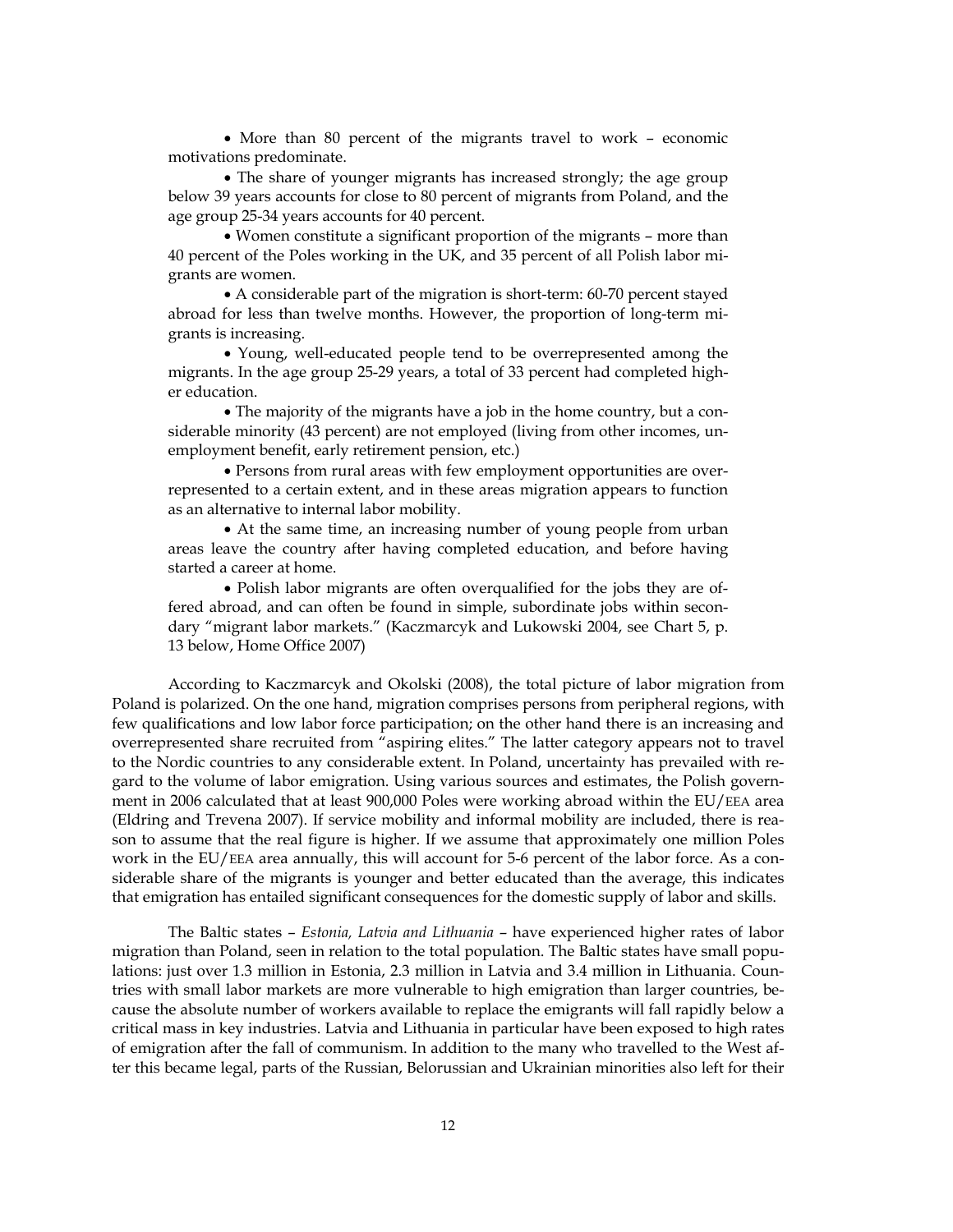home countries. At the time of EU enlargement, a considerable part of the population – and the young and well-educated in particular – had already left these countries.



*Chart 5: Top 10 professions in the UK among registered labor migrants from the EU-8. Percentages. May 2004 – first six months 2007 (Home Office, Accession Report Chart 6).* 

 For those who previously were unable to travel, EU enlargement in 2004 appeared as a new opportunity, and labor migration increased rapidly – mainly to the UK and Ireland, where many women found jobs as mushroom pickers or other agricultural work. The Baltic states also have no reliable data on the volume of labor migration, but the 90,000 Lithuanians and 48,000 Latvians who were registered as workers in the UK and Ireland in the period 2004-2007 alone accounted for approximately 5 percent of the workforce of their home countries.8 While official figures from Lithuania and Latvia indicate that a total of 3.3 percent and 2.1 percent of the workforce left these countries during 2004-2005, respectively (World Bank 2006: 22, University of Latvia 2007), recent studies suggest that almost 10 percent of the labor force has left the countries since 2004 (LO Ugebrev, February 4, 2008).

 All available studies of labor migration from Poland and the Baltic states indicate that economic motivations constitute the main driving force (Kaczmarczyk and Okolski 2008, World Bank 2007). The difficult situation in the labor markets in the home countries has functioned as a "push" factor, and the strong demand for labor, higher wages and better working conditions in the recipient countries has functioned as a "pull" factor. At the time of enlargement, average nominal wage levels in Western Europe were six to seven times higher than in the countries of origin, even though for most migrants the difference was narrower. For example, data from the UK show that eight of ten workers from the EU 8 did not receive more than GBP 4.5-6.0 in hourly wages during the first years (Gilpin et al. 2006) – i.e., lower than the official minimum wage rate – but average wages have since risen to GBP 7.30 (*New York Times*, Oct. 10, 2007). The opportunity to convert incomes from temporary work in the West to consumption/investments in the home country, where prices are far lower, has nevertheless provided strong incentives to short-term, circular migration in particular.

<sup>8</sup>In comparison, a total of 12,567 Lithuanians and Latvians were granted work permits in Norway in 2006.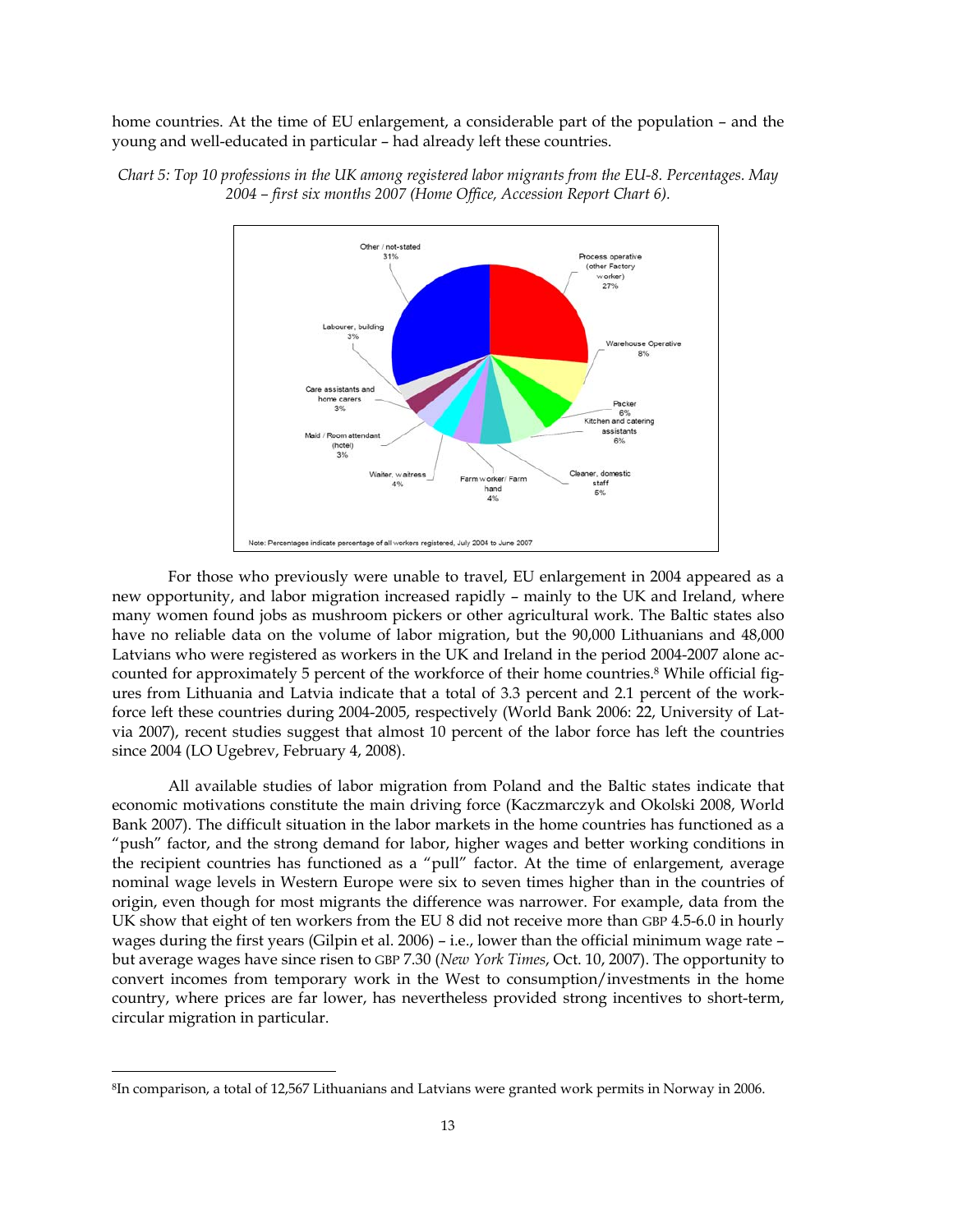*Chart 6: Average annual gross wages for full-time employed workers in the most important countries of origin and recipient countries, 2004. (World Bank 2006; Chart 15)* 



Notes: Earnings of full-time employees in enterprises with 10 or more employees. Source: Eurostat.

The net gains are lower in the case of permanent migration, where part of the higher incomes will be consumed by higher costs of living and higher taxes. Average effective purchasing power in the West is still more than double the level in the countries of origin, while better working conditions and living conditions also constitute motivational factors. In a study among health workers in Estonia, showing that nearly half of those interviewed wished to leave the country, a total of 27 percent stated that their main motive was "higher wages," while 15 percent stated "better working conditions," and another 15 percent stated "better quality of life" as motivations (CPS, Tallinn 2004, World Bank 2007: 27). Fafo's study among Poles in Oslo also showed that better income opportunities and a desire to save money for purposes at home constituted key motivational factors (Friberg and Tyldum 2007).

#### *4.2 Labor-market developments in the sending countries*

 The introduction of market economies has entailed major changes in the institutional frameworks of the labor markets in the Baltic states and Poland. Employers' associations and trade unions have few members (15-20 percent), and only a small minority of the enterprises and employees are covered by collective agreements, which are found almost exclusively at the enterprise level (Meardie 2007, Van Gyes et al. 2007). On the other hand, the countries have developed quite comprehensive statutory regulations of rights and obligations in the labor market, and these have been further expanded in the context of accession to the EU. Nevertheless, a number of studies have shown that the labor markets in these countries have been characterized by a large number of self-employed persons, strong growth in short-term employment and widespread occurrence of unstable and poor working conditions (Dublin Foundation 2007, Woolfson 2006). Mobility has remained low, and the labor markets have been characterized by structural and age-related imbalances and skill mismatches (World Bank 2007). In the period prior to accession to the EU, employment rates remained low – 51.7 percent in Poland, 61.8 percent in Latvia, 61.1 percent in Lithuania and 62.9 percent in Estonia – while unemployment varied from 10 percent in Estonia to almost 20 percent in Poland (European Commission 2006).

 Since 2004, a notable turn has taken place in labor-market development. Following a decline in employment rates in these countries until 2000, when figures stabilized, there has been strong growth in employment and marked decline in unemployment since 2004. This development is partly due to economic growth but, according to the World Bank (2007), the main cause is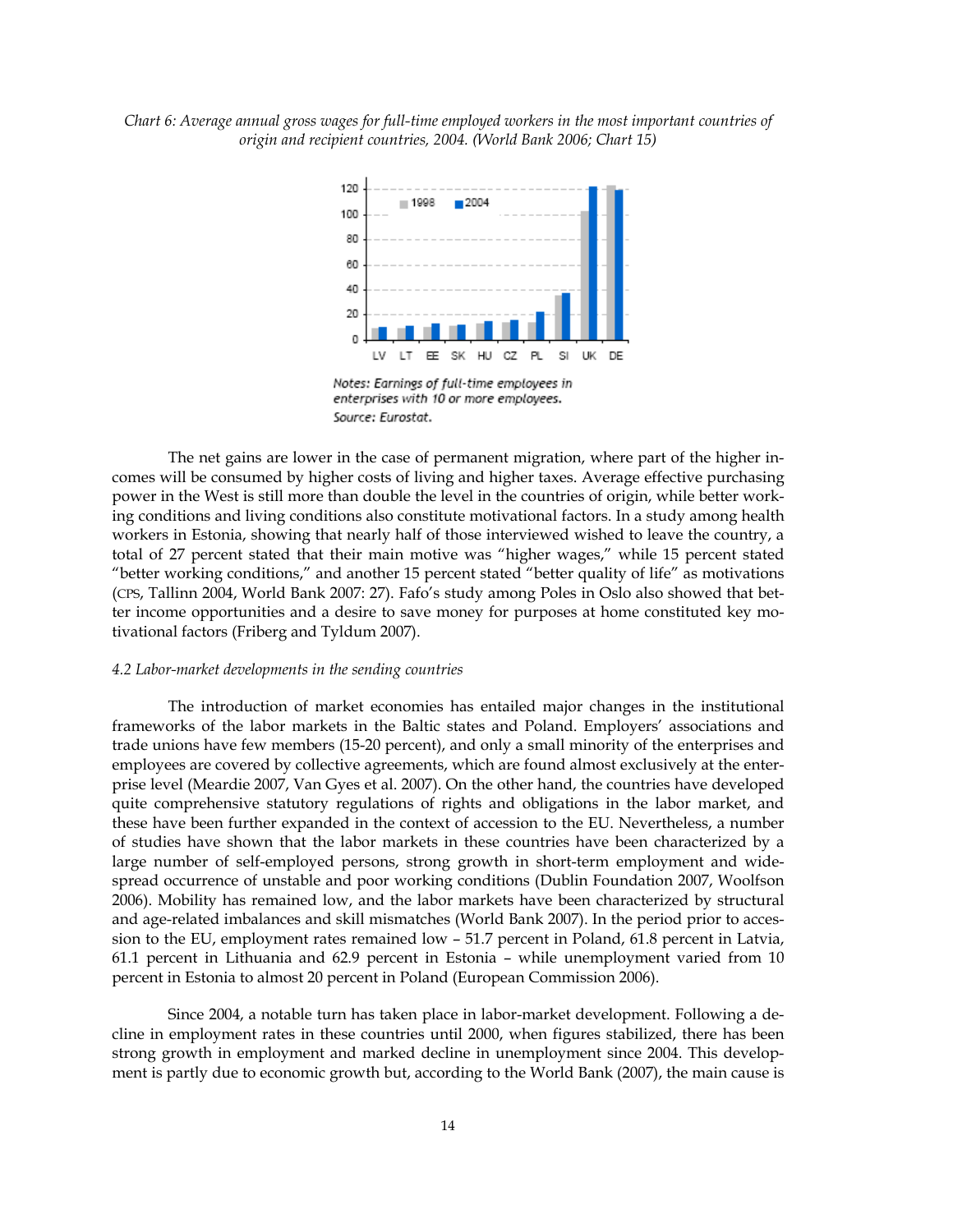that growth has become more employment-intensive. This has triggered a major shift, in the Baltic countries in particular. In Estonia, for example, employment growth rates changed from an annual decline of 2 percent in the period before 2000 to a 3.7 percent increase in the years 2005- 2006, and even higher in 2007 (World Bank 2007). Correspondingly, employment development in Poland changed from a 1 percent decline during 1997-2004 to 2.8 percent annual growth in 2005- 2006. Latvian employment rates grew from 1.7 percent annually in 2001-2004 to 3.2 percent during 2005-2006, and Lithuanian rates grew from 0.5 percent annually in 2001-2004 to 2.8 during 2005-2006 (World Bank 2007, Chart 1). The change from jobless growth in the years 1998-2003 to more employment-intensive growth reflects in particular increased growth and labor demand in the construction and service industries in recent years, while the changes are minor in manufacturing and agriculture.

 The turnaround in the labor market has resulted in a strong decline in unemployment – from approximately 15 percent in the EU8 in the period around the turn of the millennium to less than 10 percent in most countries in 2006 (ibid.). The most dramatic decline has taken place in the Baltic states – for example Lithuania has seen a reduction of eleven percentage points in six years – but even Poland seemed to be heading for less than 10 percent unemployment during 2007, compared to almost 20 percent in 2003.

| Year | Employment, 15-64 years |      |      | Unemployment, 15-64 years |      |      |      |      |
|------|-------------------------|------|------|---------------------------|------|------|------|------|
|      | Est                     | Lat  | Lit  | Pl                        | Est  | Lat  | Lit  | Pl   |
| 2000 | 60.4                    | 57.5 | 59.1 | 55.0                      | 12.8 | 13.7 | 16.4 | 16.1 |
| 2001 | 61.0                    | 58.6 | 57.5 | 53.4                      | 12.4 | 12.9 | 16.5 | 18.2 |
| 2002 | 62.0                    | 60.4 | 59.9 | 51.5                      | 10.3 | 12.2 | 13.5 | 19.9 |
| 2003 | 62.9                    | 61.8 | 61.1 | 51.2                      | 10.0 | 10.5 | 12.4 | 19.6 |
| 2004 | 63.0                    | 62.3 | 61.2 | 51.7                      | 9.7  | 10.4 | 11.4 | 19.0 |
| 2005 | 64.4                    | 63.3 | 62.6 | 52.8                      | 7.9  | 8.9  | 8.3  | 17.7 |
| 2006 | 68.1                    | 66.3 | 63.6 | 54.5                      | 5.9  | 6.8  | 5.6  | 13.8 |

| Table 2: Employment rates and unemployment in the Baltic states and Poland, 2000-2006. |  |  |
|----------------------------------------------------------------------------------------|--|--|
|                                                                                        |  |  |

 At the beginning of the third quarter of 2007, unemployment in the Baltic states had declined further, and constituted 5 percent in Estonia, 5.4 percent in Latvia and 2.8 percent in Lithuania.9 Labor force participation has also increased, in the Baltic states in particular, where the employment rate (15-64 years) has increased by nine percentage points over the previous six years, and is currently higher than the EU-15 average. In Poland, however, employment rates remain low, nearly ten percentage points lower than in the neighboring Baltic states, and more than twenty percentage points lower than in the Nordic countries.

 According to the World Bank (2007), the positive turnaround in the labor markets in these countries cannot be explained in terms of increasing flexibility, deregulation or active labormarket policies, because none of these countries have enacted significant changes to their regulatory regimes and labor-market policies during this period. The World Bank hence concludes that the increased employment intensity has been demand-driven and a result of benefits derived from enterprise restructuring. A growing number of enterprises have gone from a phase of productivity-oriented rationalization to a period of offensive development and renewal of their activities, resulting in increasing demand for labor and skills.

Source: World Bank 2007, Statistical Annex.

<sup>9</sup>Source: EURES in Estonia, Latvia and Lithuania, October 2007.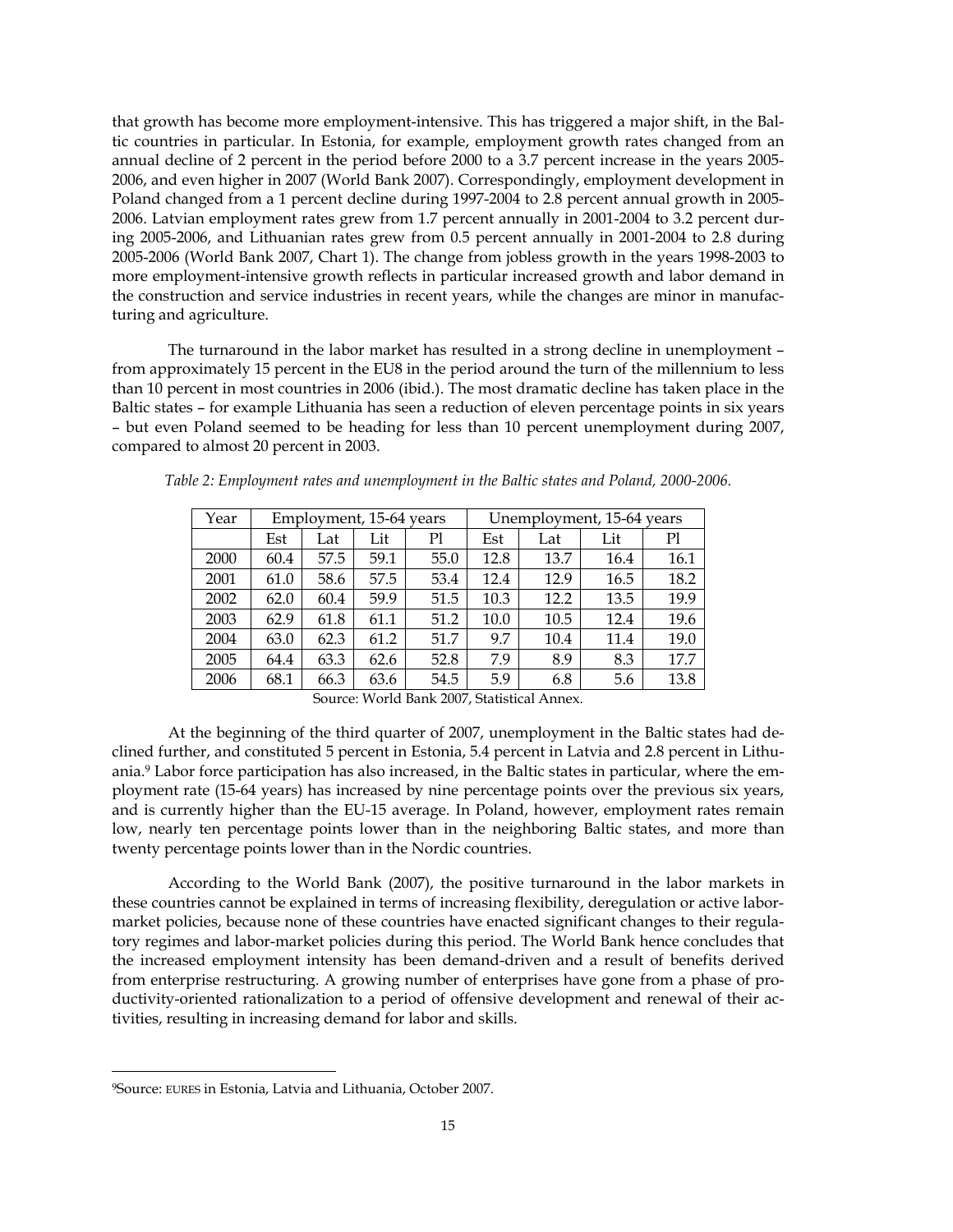This rising demand for labor has been reflected in growth in the vacancy rate of more than 60 percent, and skyrocketing wage growth, not least because "high rates of emigration have reduced the supply of labor and entailed increasing wage pressure" (World Bank 2007: 10). In Lithuania, wage growth increased from 2.5 percent in 2002-2003 to 11 percent in 2004-2006, in Latvia from 6 percent to 9 percent, while annual wage growth in Estonia has exceeded 11 percent since 2000. In Poland, wage growth remained approximately 2 percent during 2004-2006, but has risen steeply and was expected to approach 10 percent during 2007 (World Bank 2007, Chart 6). Reports of wage increases of up to 30 percent for skilled labor have mushroomed over the past year (LO Ugebrev, February 4, 2008).



*Chart 7: Average annual wage growth in Poland and the Baltic states (Source: Kaczmarczyk and Okolski 2008).* 

*Source: Authors' calculations based on World Bank (2007: 6)*

 Labor migration has usually been regarded as a favorable mechanism for "curbing existing tensions in the labor market and reducing excess supply of labor" in the new member states but, according to the World Bank, the result has been to "contribute to skill shortages and associated wage pressures in most sending countries" (World Bank 2007: 10).

 As regards their potential for mobilizing further labor reserves, many of the new EU countries still have relatively low employment rates. Low rates of participation are mainly found among young people, who are undergoing training, and among the elderly, who have left the labor force and often lack relevant skills in the current labor market. In Poland and Lithuania, the employment rates in the 15-24 bracket are only 24 percent, and in Latvia and Estonia approximately 30 percent, which is considerably lower than in the EU-15. This reflects the fact that combining education/training and work has not been common. In the 55-64 bracket the employment rate in the EU8+2 is 42 percent, which is slightly lower than the EU average (45 percent), and far below the Nordic level (60-70 percent). In combination with a high proportion of long-term unemployment – 55 percent in Poland and more than 40 percent in the EU8+2 – these figures indicate, according to the World Bank, that much of the remaining unemployment is structural in character and reflects lack of relevant skills (World Bank 2007). A certain pool of underutilized labor can still be found in the primary industries – in Poland in particular, where close to 20 percent are employed in agriculture – but this reserve mainly consists of elderly, unskilled labor.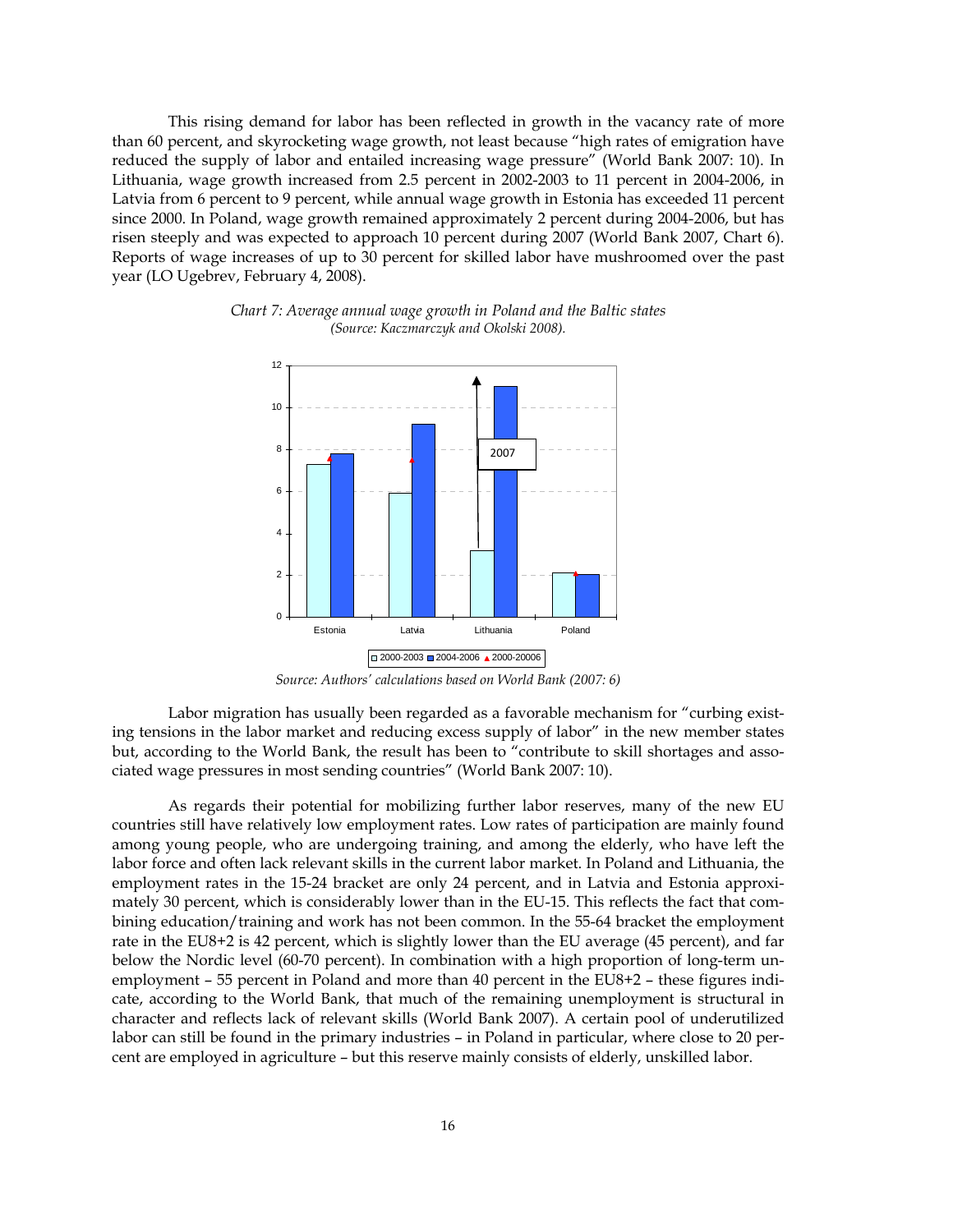Against this background, the World Bank concludes that the supply of labor has currently become a barrier to economic growth and employment in the sending countries: "It is the labor supply side that has become a constraint" (World Bank 2007: 14). While the growth in domestic demand has resulted in increasing shortages of labor and skills in the EU8+2, labor migration to the EU15 has exacerbated such shortages and contributed to increasing wage pressures (ibid.: 20).

 Shortage of labor has consequently become the main concern for trade and industry, and is regarded as the most important obstacle to further growth, in the construction industry in particular but also in manufacturing and other sectors. As mentioned above, the share of vacancies has been growing rapidly, and has tripled in Lithuania and Latvia since 2005. Both in the Baltic states and Poland, more than one-third of the enterprises report that "worker skills" have become a major obstacle to expansion of activities and growth (World Bank 2007, Chart 21: 20). This is especially pronounced in Latvia, Lithuania and Poland, but is also reported from Romania, the Czech Republic and Hungary, the latter two of which in fact have experienced only limited outmigration (Kaczmarczyk and Okolski 2008). In Poland, difficulties in recruiting workers with relevant skills have jumped from the thirteenth to the first position on the enterprises' ranking list of obstacles to further development. Again, this applies to the construction industries in particular (34 percent), but also to manufacturing (15 percent) and retail trade (7 percent) (World Bank 2007, see Chart 8 below). At the same time, many enterprises report difficulties in retaining labor. The shortage of labor in Poland is especially acute among skilled personnel, and 61 percent of the construction enterprises, 36 percent of the manufacturing enterprises and 30 percent of the service enterprises report having difficulties in recruiting qualified and skilled labor (World Bank 2007, Chart B2.4).





 As is shown by a Fafo study of the construction industry in Poland (Eldring and Trevena 2007), the combination of increased domestic demand and emigration of labor has spurred accelerating wage growth in several of the sending countries. According to the World Bank, the resulting "labor shortages are also translating into mounting wage pressures, with wages growing in excess of productivity gains" (World Bank 2007: 24). This has driven up labor unit costs which, according to our informants, have increased by more than 20 percent in the construction industries in Latvia and Estonia and are following suit in Poland. Such rising costs could, in combination with increasing inflation, weaken competitiveness and destabilize exchange rates and the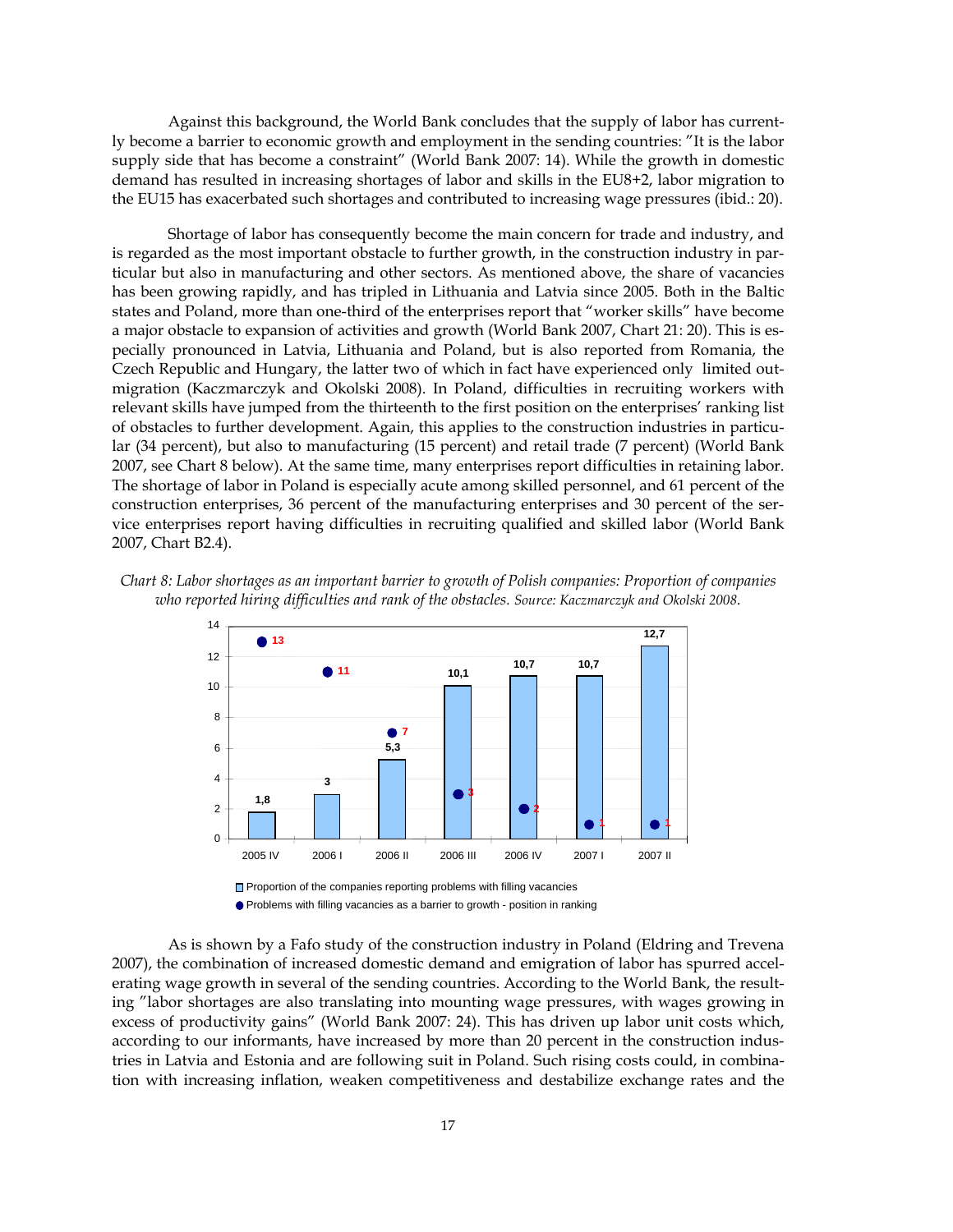conditions for macroeconomic policy. In conjunction, these factors could negatively affect the economic development of the countries concerned.

 In interviews with representatives of the labor-market services in the three Baltic states in fall 2007, major concerns were voiced with regard to the consequences of labor scarcity, which to a great extent was blamed for the slowing down of economic growth and rising inflation. Besides shortages in the construction and metalworking industries, problems were reported in the service sector and in high-skill professions – not least in the health sector, where physicians and nurses were in short supply. According to our informants in Estonia, there was also a shortage of unskilled labor. A positive tendency was found in construction, though, where workers to a larger extent appeared to be returning home due to the soaring wage level (with pay increases around 25 percent over the past year). The authorities in all countries were concerned with facilitating return migration; for example, representatives from Lithuania had visited Ireland in order to inform their compatriots of improving job opportunities at home. In Latvia, the Ministry of Integration had elaborated a separate strategic plan with a view to facilitating the situation for returning migrants. As in Poland, political debates focus on labor imports, liberalization and opening borders to third countries, which apparently is regarded as the only opportunity for redressing labor shortages in the short term. Among the Baltic states this is a particularly sensitive and volatile issue in Estonia, where the presence of a large Russian minority implies that the fear of upsetting the balance between ethnic Estonians and other nationalities is more pronounced.

#### **Example: The development of the Polish construction industry after EU enlargement**

In 2007, the Polish construction industry saw powerful growth and a building boom, in strong contrast to the situation prevailing at the time of Poland's accession to the EU in 2004. In the period 1998 to 2004, employment and the number of construction enterprises declined dramatically. Total employment dropped by more than 300,000 persons during this period, but is currently on the increase again. The sector is still characterized by considerable unregistered work, selfemployed workers and temporary work contracts. Enterprises were optimistic with regard to new orders. The majority believed that the market would improve further, as a result of increasing investment and inflow of EU funds for major infrastructure projects. The scarcity of labor was therefore the greatest concern for enterprises. The demand for labor was assumed to be far higher than the current supply, even though a total of 152,000 construction workers were registered as unemployed. According to local information, many of these work illegally, have poor qualifications or have other problems complicating their return to employment. In January 2007 it was estimated that more than 250,000 construction workers had found jobs in the West following EU enlargement. By August 2007, wages had increased by 17.7 percent compared to the previous year. However, the wage level still remained too low to compete with wages in the West. There is a certain immigration of workers from countries outside the EU/EEA, from Belarus and Ukraine in particular, but the illegal nature of this immigration renders estimates of volumes difficult. Employers in the construction industry wish to deregulate immigration in order to insure the supply of labor , but the building boom and high wage levels prevailing in Russia render this migration potential uncertain. Employers were also concerned that vocational training for construction work suffers from declining popularity, and the training provided was described by many as far poorer than previously. Even though there are no signs as yet of a wave of construction workers returning to Poland, it may seem obvious that the potential for migration of construction workers to the West will decline in the coming years. – *Source: Eldring and Trevena 2007*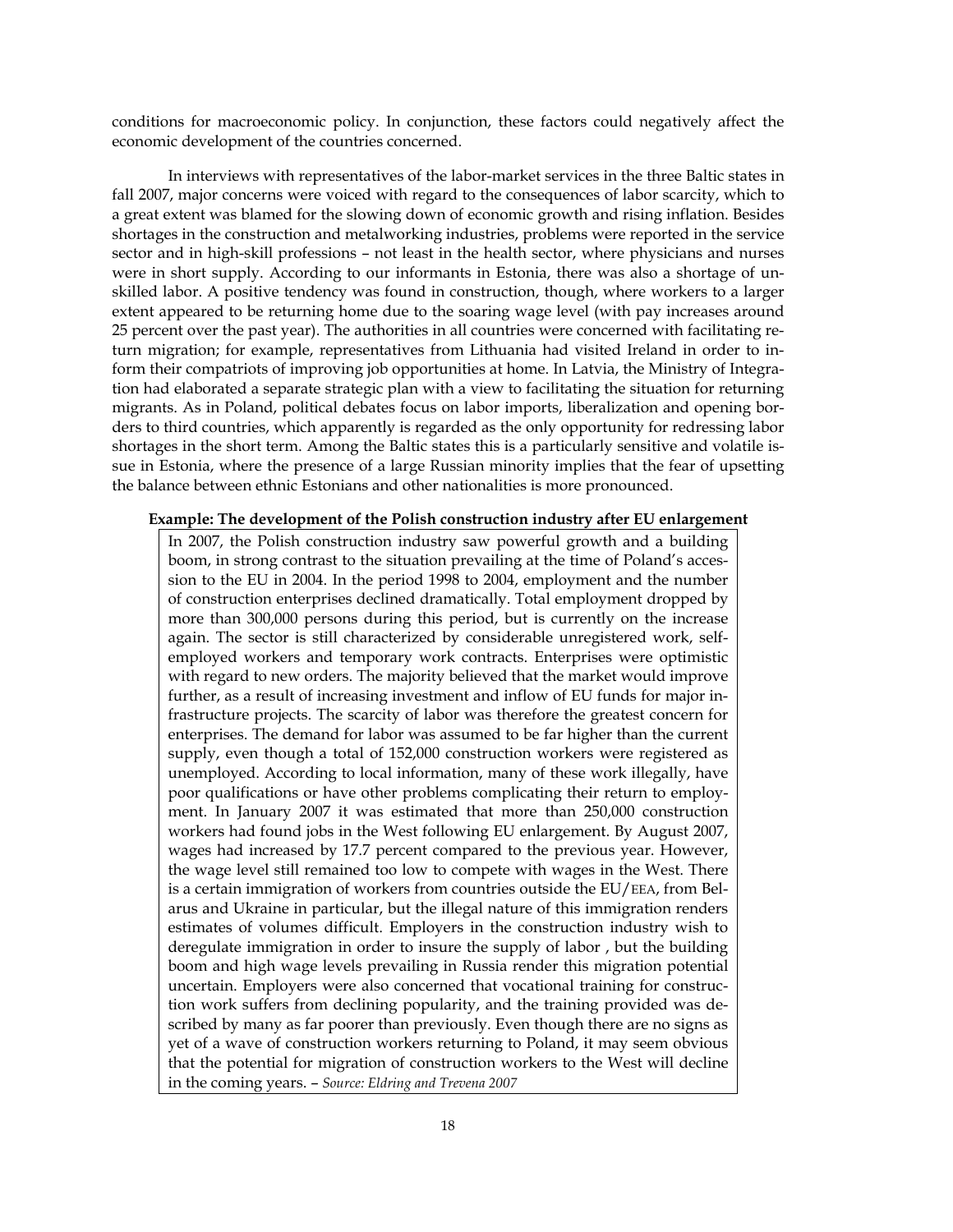# **5. Summary and discussion**

 A key assumption in the debate on labor migration from the new EU member states has been that this migration has been beneficial for the sending countries. In addition to increased employment opportunities and income – through remittances and savings to be used for consumption and investment in the home country – it has been assumed that labor emigration has contributed to reduce surplus of labor, redress structural imbalances and strengthen mobility and adaptation in the domestic labor market. Debates on global labor migration have emphasized that economic modernization in most Western countries has been associated with large migration flows – like those experienced by the Nordic countries during emigration to America – and that these constituted a precondition for reestablishing the balance in the labor market during the transition from agricultural to industrial societies (Moses 2006). Because this structural adaptation never took place in the era of planned economies in Central and Eastern Europe, it has been assumed that the introduction of free movement of labor within the EU/EEA would contribute to a similar restructuring of the labor markets in the EU8+2 (Okolski 2007). It has further been pointed out that migration – in particular the short-term and circular varieties – provides opportunities for learning and development of skills that will benefit the labor market in the countries of origin. Rather than "brain-drain," migration could spur "brain-gain." With reference to India and other countries that have seen widespread emigration of skilled labor, it has been pointed out that migration of skilled labor strengthens the incentives for investment in education in the sending country, which over time will increase the supply of skilled labor and strengthen innovation and competitiveness in the sending country (Stark 1991, 2007). The strong desire among the new EU member states to remove restrictions on labor mobility westward has probably been based on – and served to underpin – such assumptions.

#### **5.1 Main points**

 We have had no basis for assessing these overriding issues in our study, or drawing conclusions with regard to the total effects of labor migration in the period covered. The rising mobility from the Baltic states and Poland has clearly contributed to improving the balance in the respective labor markets during a transitional period, but there are currently strong indications that this phase is over and that detrimental consequences are emerging in the labor markets. Yet, for individual workers and their households, labor migration will remain an attractive option. The exit opportunity has also strengthened workers' individual bargaining power, and made employers and authorities more aware of the necessity of improving labor and living conditions in order to retain labor and encourage the return of migrants (Meardie 2007). For the future development of the economy, labor markets and social conditions in the sending countries, however, the ambiguous aspects of continued high out-emigration have indeed come to the fore. There are also signs that the governments in the countries concerned have come to share such a view, for several reasons.

| Country   | Population/thousand  | % change |           |           |
|-----------|----------------------|----------|-----------|-----------|
|           | 1989<br>2007<br>2004 |          | 1989-2007 |           |
| Estonia   | 1,566                | 1,351    | 1,342     | $-14.3\%$ |
| Latvia    | 2,667                | 2,319    | 2,281     | $-14.5\%$ |
| Lithuania | 3,675                | 3,446    | 3,385     | $-7.9%$   |
| Poland    | 37,885               | 38,191   | 38,125    | $+0.01%$  |

*Table 3: Changes in Population in the Baltic States and Poland 1989-2008*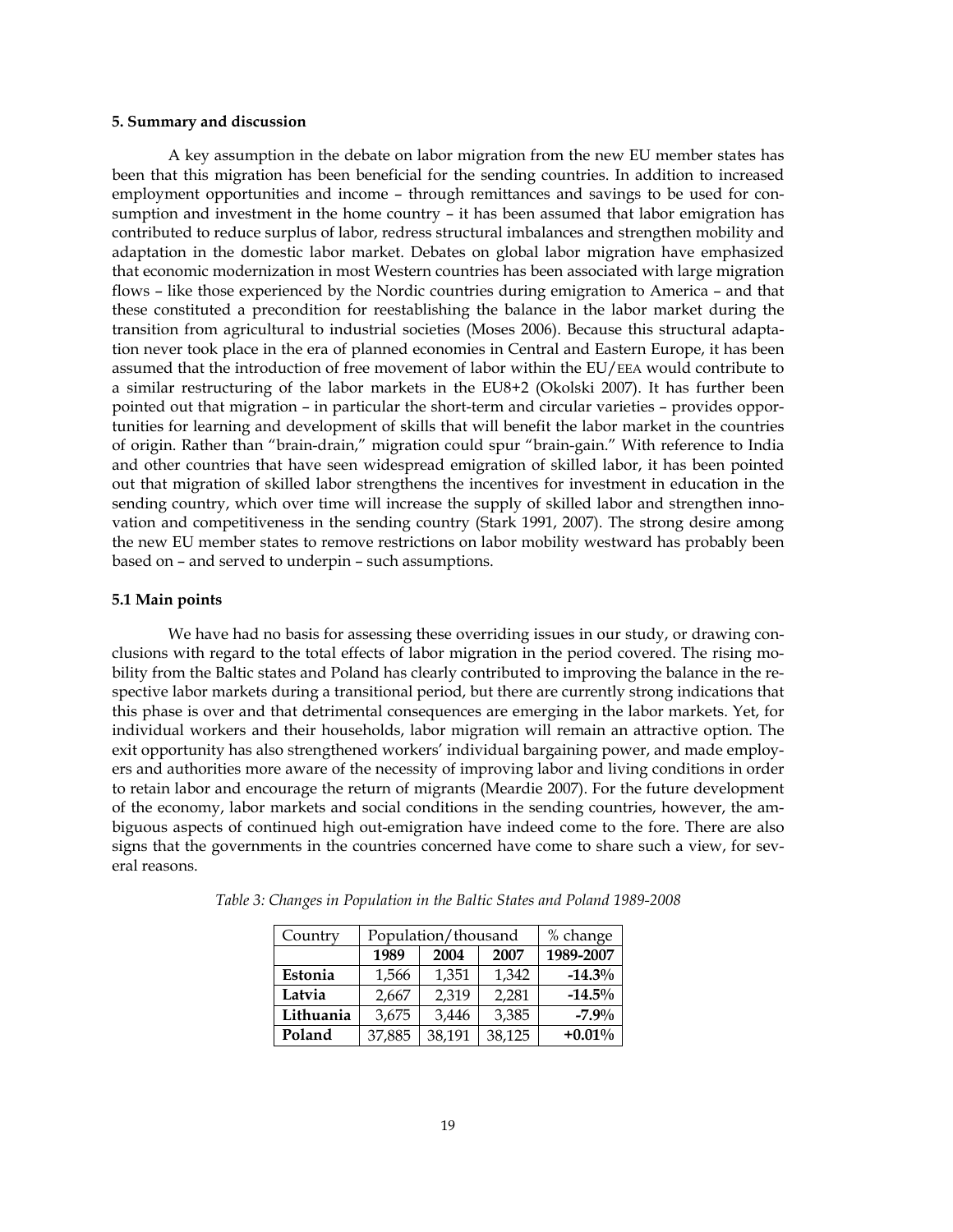#### *Supply of labor – a barrier to growth and development*

 As seen above, emigration has contributed to turning scarcity of labor and skills into a barrier to growth and development in many enterprises and key industries. This may serve to make these countries less attractive for direct foreign investments, which to date have been an important driving force for domestic growth. The remaining labor reserves are limited and difficult to mobilize – because of age and lacking or outdated skills – while internal mobility remains low. In comparison with domestic job opportunities, mobility to other countries has appeared as a more attractive alternative, wherein the opportunity to provide increased, short-term income to the household may have contributed to preserve existing patterns of employment and settlement. In a family household, short-term migration will often be preconditioned by a traditional "breadwinner model," in which remaining spouses are left to take a larger responsibility for the home (the "lock-in effect"), and thereby encounter higher barriers to seeking employment or training.

#### *Weaker incentives for work and training – locking-in effects*

 Several studies of Polish regions that have experienced widespread short-term and seasonal mobility to Western Europe appear to substantiate such effects, according to Kaczmarczyk and Okolski (2008). In a study of long-term seasonal migration to Germany, it is pointed out that this provides an individual the opportunity to escape from unemployment, but does not entail any changes in adaptation to the labor market – 80 percent were unemployed both prior to and after migration – and the proportion that found work was lower among migrants than in the population in the region at large (Fivel 2004). Another study from the Opole region, where a large proportion of the population has both Polish and German citizenship and freely could take shortterm work in Germany, shows similar results (Jonczy 2005). The proportion of the population of working age who regularly work abroad constitutes more than 50 percent, and is particularly high in the 18-25-year age group. According to this study, labor migration to other countries has had a strong negative impact on the labor market in the area, with increasing unemployment and declining participation in training and in the local labor market. Because of remittances, income levels are high, but the general conclusion of the study is that migration has resulted in a "depreciation of human capital," increased imports, inflation and slower economic development, because massive migration has supplanted local economic activities ("crowding out local economic activity") (Jonczy 2007, in Kaczmarczyk and Okolski 2008). These studies thereby indicate that the opportunity to earn good money from unskilled labor abroad may serve as a powerful disincentive to investment in training, retraining, relocation or other long-term adaptations aimed at increasing incomes in the domestic context.

#### *Brain-gain, brain-drain or brain-waste?*

 While emigration reduces the supply of skilled labor at home – and in key professions to the extent of causing serious risks – there are few indications that the westward labor migration so far has contributed to development of skills ("brain-gain"). As described above, the major part of the labor migrants from the Baltic states and Poland has found work in simple, low-skill jobs that are difficult to fill in Western Europe. As a significant share of the migrants are skilled, and not rarely highly educated employees – who exchange their qualified jobs at home for a better paid, but subordinate position in the West – many of the migrants are overqualified for the jobs they are offered (Kaczmarczyk and Okolski 2008). Rather than "brain-gain,'"this entails "brain-waste," contributing to a less than optimal utilization of scarce labor resources and weakened development of productivity, not only in the home country but also for the European economy as a whole. To the extent that migrants end up in jobs where they have little use for their education, there is nothing to indicate that this will strengthen incentives to invest in training.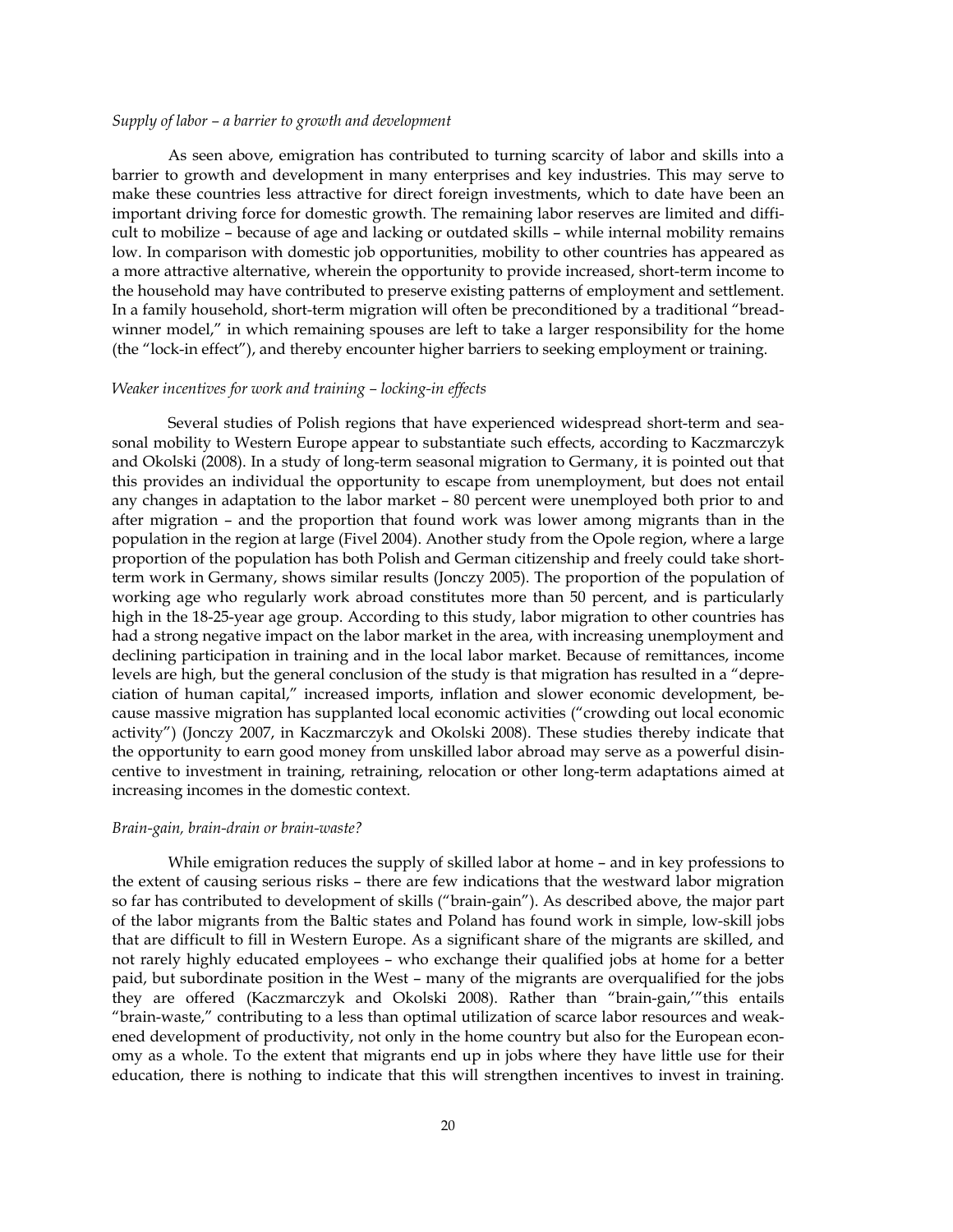The parallel to Indian engineers in Silicon Valley is therefore less apt, because for these groups higher education is a required admission ticket to the West, since there is no free movement of labor like there is in the EU/EEA. For some groups of professions, for example in health services, it still remains clear that education may serve as a stepping-stone to jobs abroad that have better career opportunities and wages than in the home country.

#### *Lack of key personnel in the health sector*

 Even though skilled persons have migrated to the Nordic countries only to a limited extent, for example due to language problems (Van Riemsdijk 2006), emigration has resulted in a scarcity of personnel in some professions in the health sector.<sup>10</sup> In Poland, there have been reports of several cases of serious injury caused by a lack of personnel with relevant skills, and in the past year there were strikes and unrest among physicians and nurses threatening a "mass exodus" if major wage hikes were not granted (Kaczmarczyk and Okolski 2008). Loss of health personnel also concerns subordinate positions in the meagerly paid nursing and care professions in EU8+2, which therefore cannot compete with jobs as cleaning assistants and mushroom pickers in the West in terms of wages for recruitment of younger labor.

# *Wage pressure and inflation may prompt a tightening of economic policies*

 Labor emigration has given rise to wage pressures and rapidly increasing wage levels in a number of industries and professions. This can of course be viewed as beneficial in terms of bridging the wage gap, but wages that persistently rise faster than productivity are likely to have detrimental effects for competitiveness, growth, employment and inward investment in the sending countries. Even though a wage hike may be beneficial for the individual worker in the short term, accelerating demand-driven wage growth is likely to slow down the closing of the wage gap between the new and old member states, rather than the opposite. Increased inflation is already a problem for many EU8+2 countries, and growing consumption based on incomes earned in the West that are not offset by increased domestic production capacity will pull in the same direction.11 Increasing price growth will usually also entail wider social inequalities because the in-

<sup>10</sup>According to Kaczmarczyk and Okolski (2008), a total of 3.4 percent of all Polish physicians (3,074) obtained certificates for working abroad during the period 2004-2007, which usually indicate specific plans for such mobility. Among anaesthetists and plastic surgeons the proportion constituted approximately 15 percent, and 6-7 percent among general surgeons, orthopaedists, internists and radiologists. In Estonia, the proportion is far higher (8.9 percent), and many physicians have left for the Scandinavian countries, and to Finland in particular, where active recruitment programs for Estonian physicians have been launched. According to *The New York Times* (November 9, 2007), Romania has enacted provisions for compulsory service periods for trained physicians, following a survey showing that 50 percent of all younger physicians planned to seek better-paid jobs abroad. According to the plan, the physicians will be required to work in the home country for a period equal to twice the number of years spent on medical training before a certificate allowing for work abroad can be granted.

<sup>11</sup>In addition, inflation impacts exchange rates and interest rates, and may require macroeconomic austerity measures that are likely to further slow down production and employment growth. Many of the EU8+2 countries have problems related to budget deficits in the public sector, and these are likely to increase, which in turn may entail service cutbacks if the countries are forced to give considerable wage hikes to key personnel in order to retain labor. While the international credit crisis appears to have negative impacts on several of the new EU countries, wage-driven inflation caused by continued labor emigration could thereby contribute to delaying attainment of the countries' goals of qualifying for the EMU and transition to the euro. Excessive inflation and budget deficits that violate the Stability Pact have recently caused applications by the Baltic countries to join the EMU to be rejected.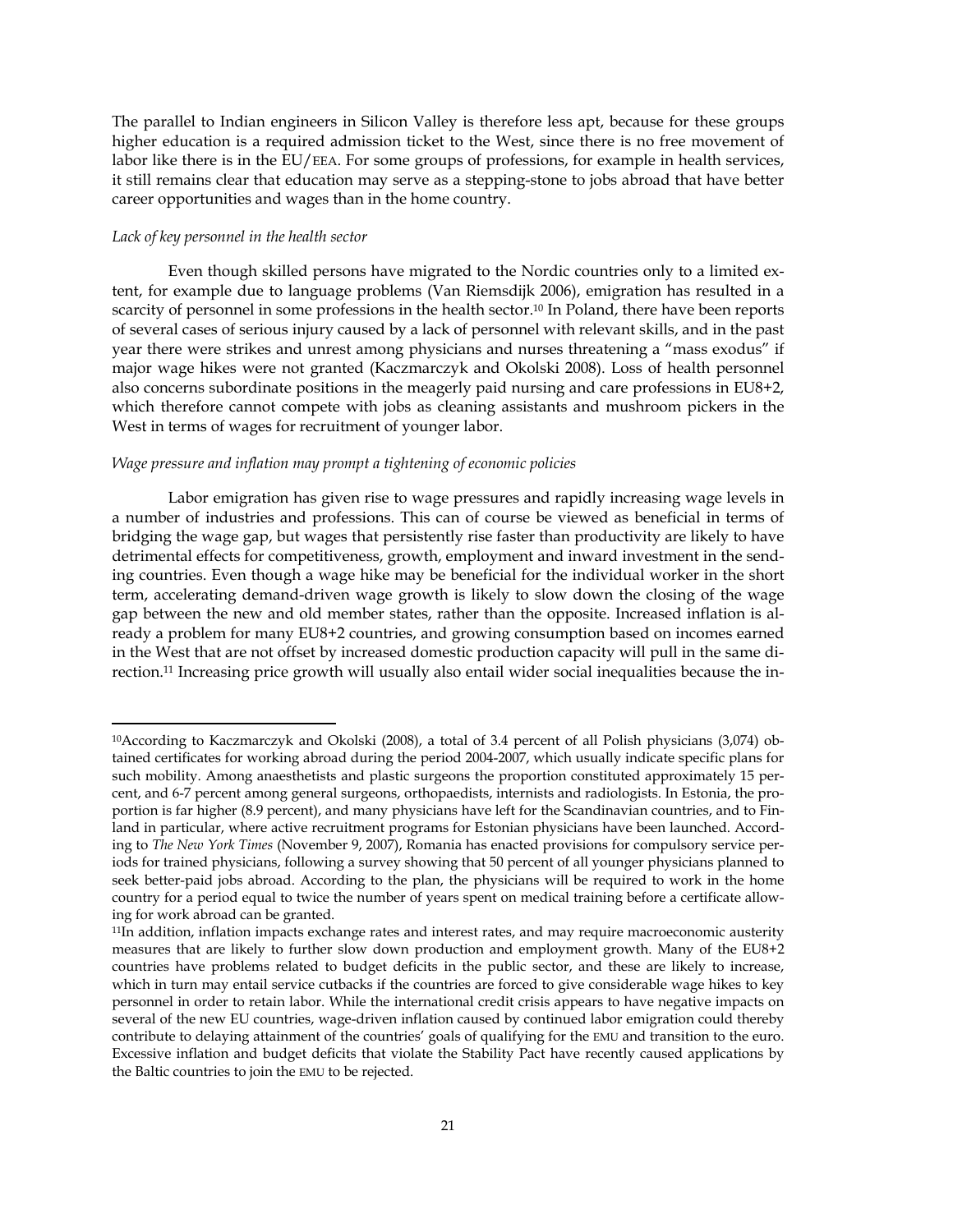comes of welfare recipients and persons in occupations for which there is less demand will tend to lag behind.

# *Aging and shrinking of the labor force*

 Even though labor emigration following EU enlargement to date probably has had a number of positive effects – not least for many of the labor migrants and their families – it would probably be beneficial for the domestic economic and social development if more people chose to work in their home country rather than abroad in the coming years. This view is substantiated by demographic development in the Baltic states and Poland, which are characterized by greater aging than most West European countries and Scandinavia in particular. This will cause a decline in the working-age population, a rising care burden and, all other factors being equal, aggravated labor shortages.



*Chart 9: Labor-force development in Poland: forecast, 2004-2054* 

*Source: Bijak 2007: 12* 

 Unless the countries are able to mobilize a larger share of the domestic labor reserves, reduce labor emigration and/or increase return migration, shortages of labor and skills are therefore likely to represent a growing barrier to the equalization of living conditions between Western and Central-Eastern Europe. Several of the sending countries are therefore attempting to induce labor migrants to return home, for example by using tax relief, improvement of labor conditions and increased wages for some professions. Several of the countries have enacted additional measures with the aim of increasing immigration from third countries, for example Ukraine, Belarus and Russia. New rules for free movement of third-country citizens could in the longer term contribute to increased chain migration to Western Europe.

# **5.2 Prospects: Towards a critical juncture**

 The forceful dynamics of labor migration from the Baltic states and Poland during the post-enlargement years caution against making predictions of future developments.

 First, many structural factors could, as described above, indicate *a scenario for declining labor mobility to the West in the coming years*. In addition to the shrinking labor surplus, shortages of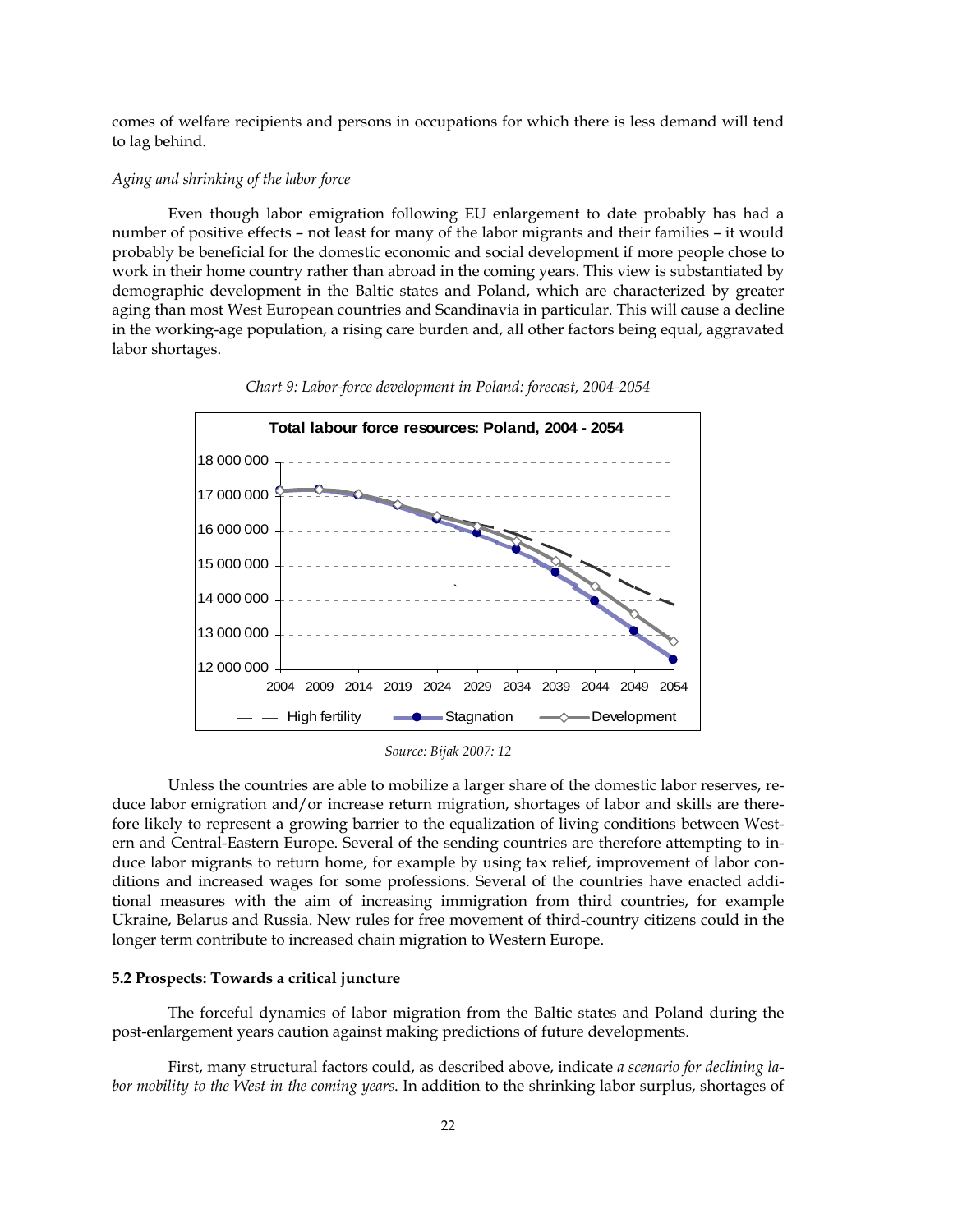many types of labor and skills, better wages and employment opportunities at home, and the aging of the populations will gradually serve to reduce the supply of labor. The *"push" factors* in the sending countries might therefore become weaker. Moreover, it is plausible to assume that many of those who have had the greatest interest in and opportunity to travel to the West to work already have done so, and that the supply of new potential migrants therefore will recede. Since a substantial part of the migration has been of a temporary, circular character, it would also be plausible to expect that more of the early movers will now turn homewards, especially if it is true that many overqualified migrants are getting fed up with subordination and doing inferior work. It might also appear as if political attitudes to labor migration are gradually turning, possibly making it less legitimate to go abroad than before. Yet it is still too early to assess whether the decline in new registrations in the UK and Ireland during 2007 is a signal of such a turning point.

 Second, several factors could, on the other hand, indicate *a scenario of continued high labor migration.* There is no automatic connection between the needs of society and individual behavior. Even though the changes in the domestic labor markets might weaken the "push" factors, many *"pull" factors* will continue to make it attractive to find work in Western Europe: in addition to the wide gap in wage levels, which will take decades to be closed for many occupational groups, better working conditions, career prospects and living conditions are strong driving forces. Flourishing compatriot communities in the recipient countries may reinforce such dynamics. The majority of those who to date have left for the West have not been unemployed, most of them have left a job at home in favor of a better paid job in the West, indicating that the relative differences in wages and employment opportunities have been decisive. With prospects of growing labor shortages also in Western Europe, lifting of the transitional arrangements and stronger competition for labor, it is not unlikely that the relative income and employment opportunities for migrants in Western Europe will improve in the years to come.

 That is, even though the "push" factors in the sending countries might abate, stronger "pull" forces in the destination countries could maintain or even increase the gains of going abroad, for example through rising *willingness to pay* among employers or widening access to better jobs in the West. Barriers associated with language, culture and transport might also decrease, not least when *Germany* and *Austria* gradually open their labor markets. The self-reinforcing dynamics found in migration networks might pull in the same direction, through sprawling migrant routes and contacts in the west.12 The agents and recruitment agencies that have been mushrooming during the initial period will also have a vested interest in intensifying their recruitment efforts in order to counteract declining revenues. Historical and international experiences with temporary labour immigration indicate that established migration networks and flows rarely cease altogether, even if they vary with changing economic climates and labor-market prospects. A study Fafo did among Polish workers in Oslo in 2006 hence indicated that a considerable proportion had a fairly long-term perspective on their stay (73 per cent), and some had no intention of returning home (21 per cent) (Friberg and Tyldum 2007).

 For *the authorities in the sending countries*, the situation may appear as *a collective action problem*, i.e,. a formidable coordination task. Unless they are able to induce more people to work at home and/or return to work at home, there is a risk that economic growth will stagnate, and

<sup>12</sup>In a recent interview, a Latvian researcher, Dace Akule from Centre for Public Policy, argued strongly along similar lines, suggesting that a second and third wave of out-migration among family members, partners and friends of the early movers now were underway. Accordingly, in his view, the "bloodletting" was likely to continue, while it would be optimistic to assume that more than 30-40 percent of the migrants would return home. In the same vein, the Lithuanian Parliament recently took the original step of adopting a resolution stating that emigration currently was the greatest non-military threat to Lithuanian society (LO Ugebrevet, February 4, 2008).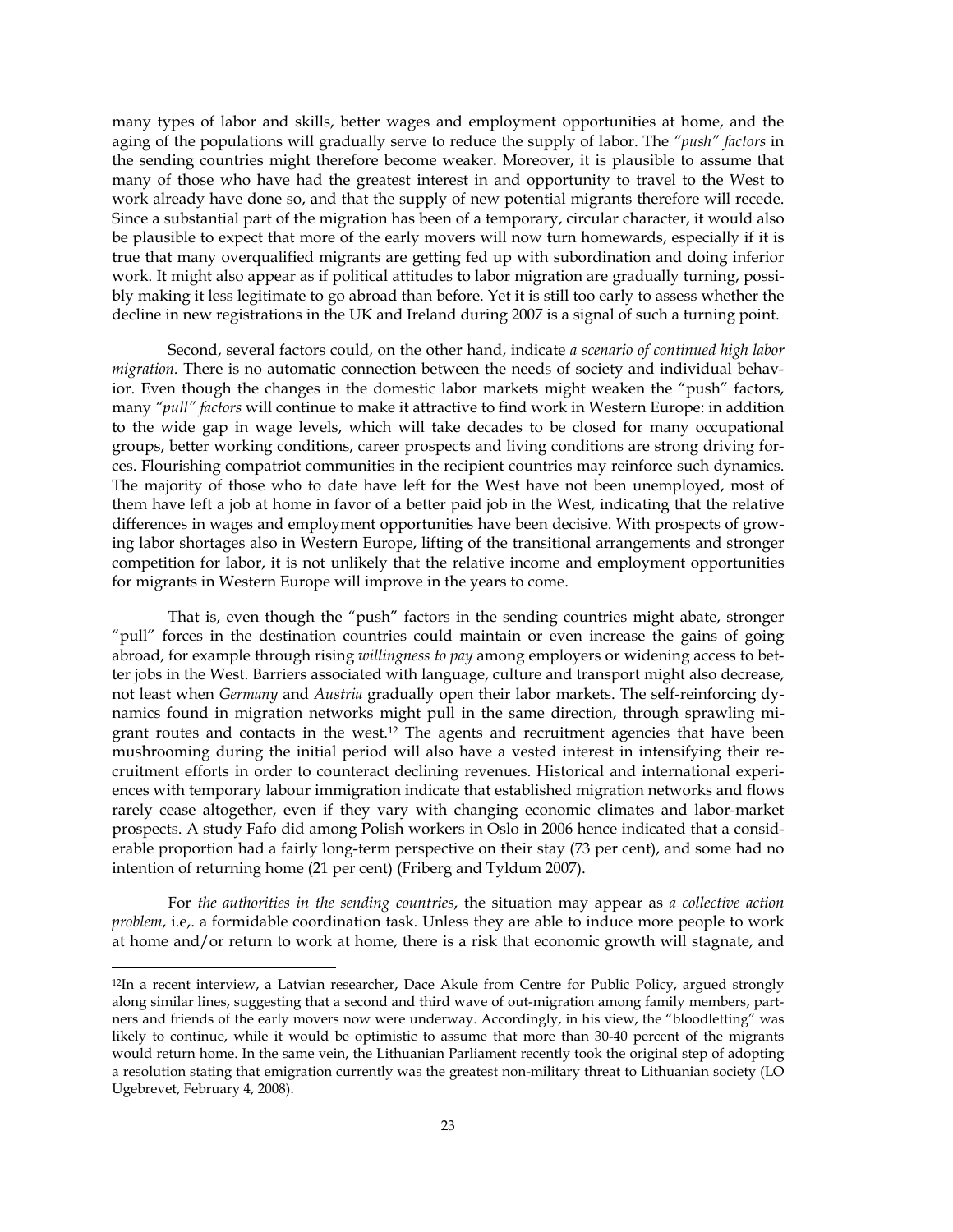that the incentives to leave will become even more pronounced. In this case, migration may become a self-reinforcing process, and the countries may drift into longer-term economic and demographic stagnation.13 On the other hand, if the countries are able to turn or reduce the flows to the extent that the main shortages in the labor markets can be overcome, the positive development observed over recent years could indicate that many of the countries stand at the threshold of an economic take-off, which in turn could induce growing numbers of workers to return home. In this perspective, it can be argued that the countries are approaching a *critical juncture* in their socioeconomic transformation, where the ability to influence the migration flows may have a decisive effect on future economic and social developments.

#### **5.3 Challenges for the recipient countries**

 For the receiving Nordic countries, the development in labor migration from EU8+2 is raising delicate dilemmas. *First,* like in other "old" member states, employers and consumers in the Nordic countries have during the recent bonanza become accustomed to, if not dependent on, an external and often cheap supply of labor and services from the new member states. Accounting for a notable supplement to the Nordic labor force and removing bottlenecks in the labor markets, the inflow across the Baltic Sea has contributed to higher economic growth, rising employment, and slower increases in prices, costs and interest rates than otherwise would have been possible.

 *Second,* with aging populations and expected shortages of labor and skills, the Nordic countries have developed national interest or stakes in the European labor market that are competing, if not directly conflicting, with those of the neighbor countries across the Baltic Sea. With the emerging struggle over scarce human capital resources in Europe, nice discourses about brain-gain and win-win scenarios may hence soon be disturbed by reemerging discourses about neocolonialism and unequal/asymmetric exchange. In such a scenario the praised principle of free movement risks becoming an euphemism for the freedom of the more wealthy companies and countries in the West to buy up the scarce human capital of their poorer neighbors in the growing Eastern hinterlands. For Nordic governments, which have vested strong interests in strengthening the Northern Dimension of the EU and developing the Baltic Sea Region into a powerhouse in the new European economy, such a scenario indeed fits badly with their selfperception as international "do-gooders," as well as with their attempts to include Poland and the Baltic states in Nordic networks of policy cooperation, and with their economic self-interest in making the new member states bridge the welfare gap as soon as possible. The question is thus whether the two sides can find ways to cooperate in developing sustainable patterns of two-way migration and investing in increasing the common supply of skills and human capital in the Baltic Sea area.

*Third*, the opening of markets for labor and services from EU8+2 has been accompanied by increased low-wage competition. Instances of social dumping and exploitation of foreign labor

<sup>13</sup>According to the report *The European Human Capital Index: The Challenge of Central and Eastern Europe*, The Lisbon Council (Ederer et al. 2007), the prospects are really grim: "[…] Adverse demographic developments and under-utilisation of human capital, as well as a persistent brain-drain and inadequate investment in education and skills, are starting to threaten the prospects of the region. […] There is a very real risk that in coming decades Central and Eastern Europe could become a sparsely populated area with a declining workforce that will have to shoulder the burden of a population set to experience unprecedented levels of aging and decline. […] What is at stake is the question whether these countries will be prosperous, sustainable and socially-cohesive (…) or whether they will condemn further generations to economic and social stagnation, resulting in an even lower standard of living that will continue falling relative to the rest of the world."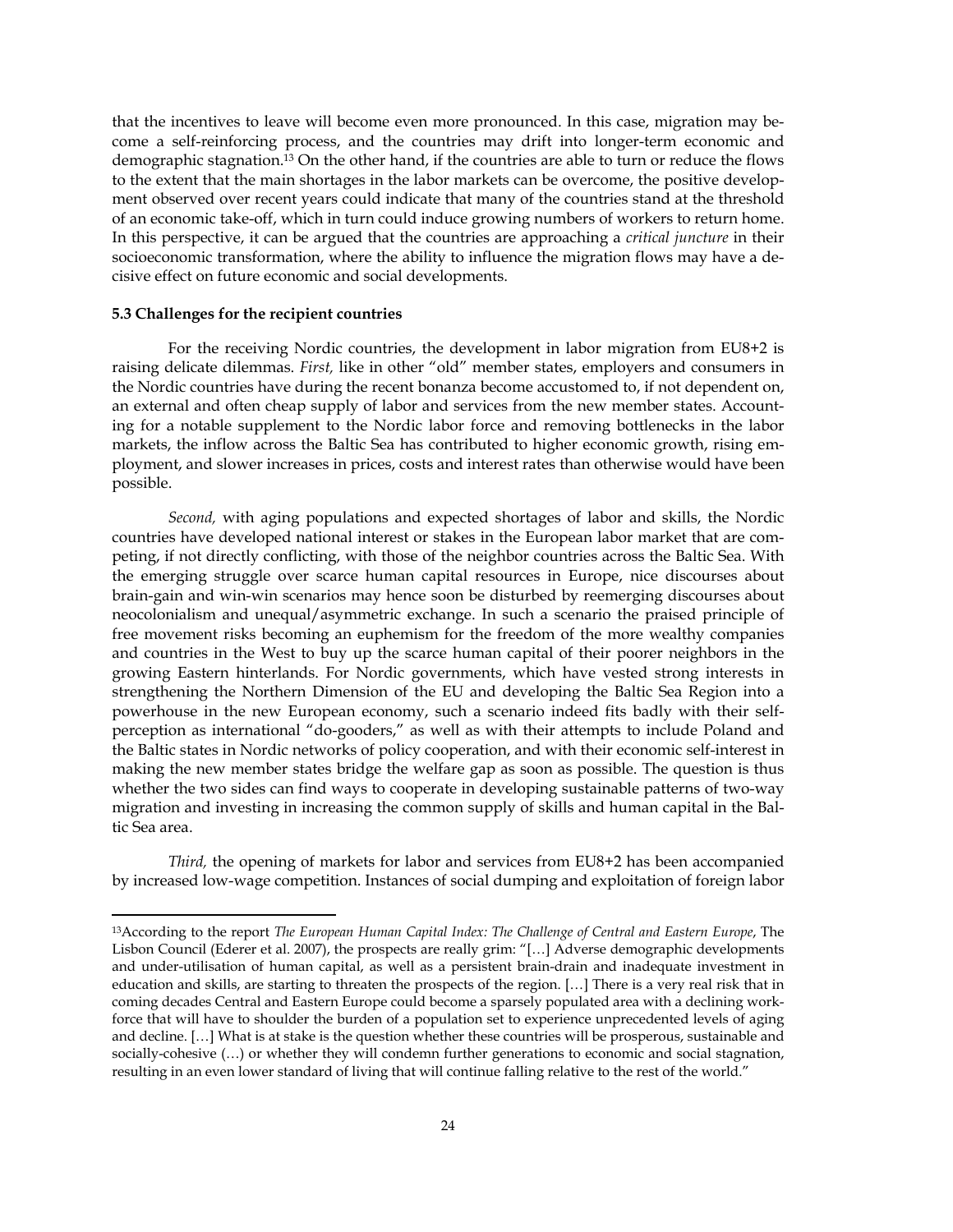through circumvention of regulations with regard to taxes, HES, wages, working hours and residential conditions have been growing, in particular associated with posting of workers, intermediaries and self-employment. The number of simple, low-paid jobs has proliferated – mainly in sectors such as construction, manufacturing, agriculture and domestic services – and has contributed to the development of new lines of division and polarization in parts of the labor markets. The enhanced opportunities for company regime-shopping and circumventing norms of equal treatment – even at the site, as often seen in construction – have prompted initiatives of national re-regulation and tightening of enforcement and control regimes in the Nordic countries. This has been a challenging task, since EU regulations restrain the measures that can be taken without violating the Single Market's principles of free movement and the Nordic labor-market regimes were not geared to handle large-scale labor mobility from low-cost countries.

 The countries chose different strategies to comply with the host country principle in the EU's Posting of Workers Directive (96/71EC), which was aimed at preventing distortion of competition and unequal treatment of posted workers in the context of service mobility. Irrespective of strategy, it has proven to be a demanding task to register, control and enforce compliance with legislation and agreements in such fluid transnational markets. Finland, Iceland and, to an increasing extent, Norway have – in line with continental tradition – made use of legislation and generalization of collective agreements in order to enforce minimum standards and create opportunities for public control.



*Chart 10: Challenges to the Nordic Labor-Market Models Associated with Enlargement* 

 In Denmark and Sweden the social partners have been strongly opposed to state interference in wage issues. The task of insuring equal pay at the workplace has thus been left to the trade unions, if necessary by means of boycott and sympathy action, as in the labor dispute in Vaxholm outside Stockholm in 2005, where the Latvian firm Laval became subject to industrial action because it paid the workers significantly below Swedish wages. Laval claimed that this constituted a breach of the freedom to provide services in the EU and brought the case to the Labor Court, which sent it to the European Court of Justice (ECJ) where Laval recently won a con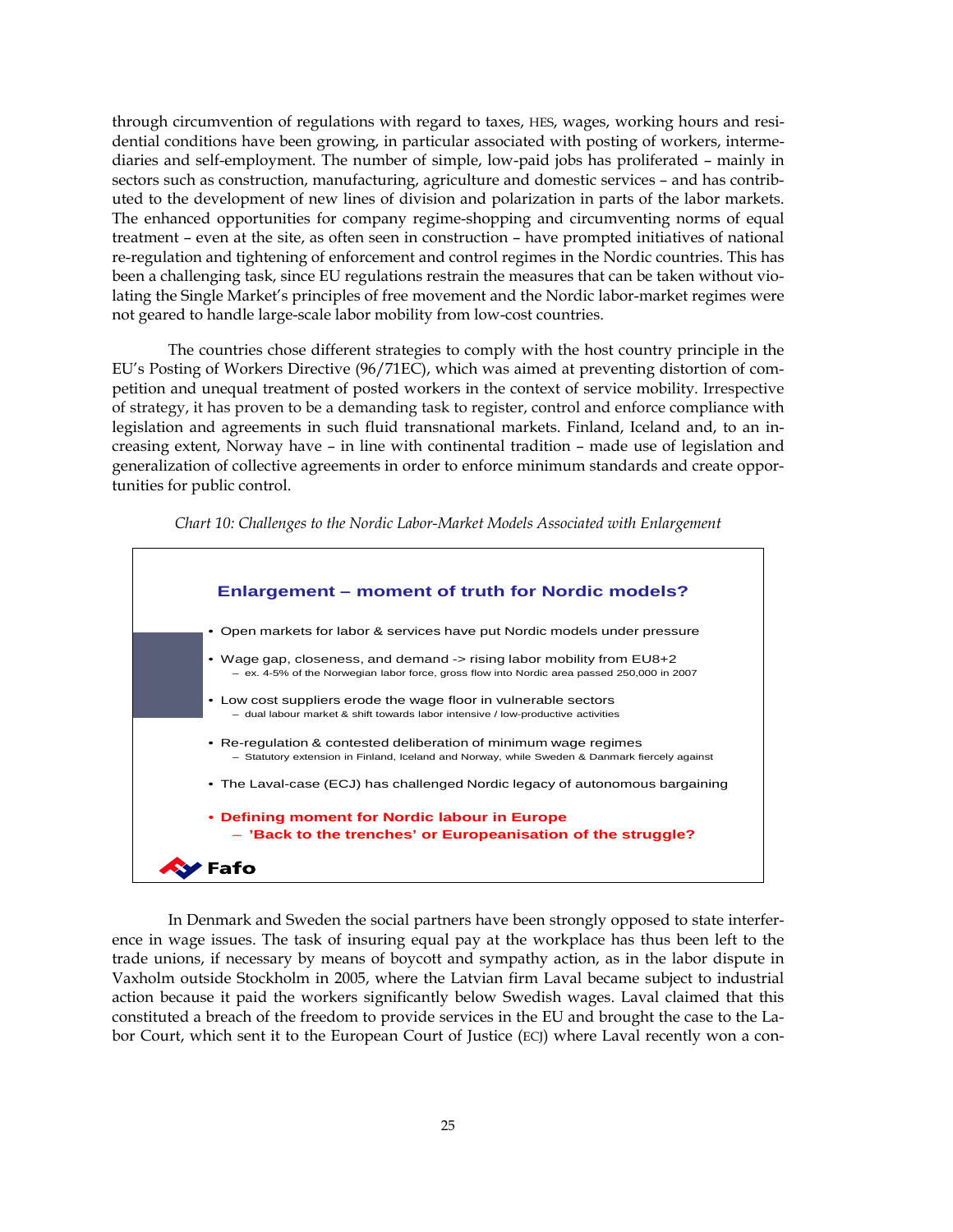spicuous victory.14 The decision in the Laval case (December 18, 2007) deemed the actions of the Swedish building unions unlawful and criticized Sweden's way of implementing the Posting of Workers Directive. The court decision has caused consternation in the Nordic countries and concern also in the European circuits of labor-market policies. Pitting east against west and the principles of free movement against fundamental rights enshrined in the EU Charter – such as the right to strike – the Laval case has not only become a contentious issue in the process of integration across the Baltic Sea but also a defining moment in the struggle for a social dimension to the single European market.

*Chart 11: Elements in a Strategy to Prevent Growth in Secondary Labor Markets After Enlargement* 



<sup>14</sup>See box on the Laval case in the appendix.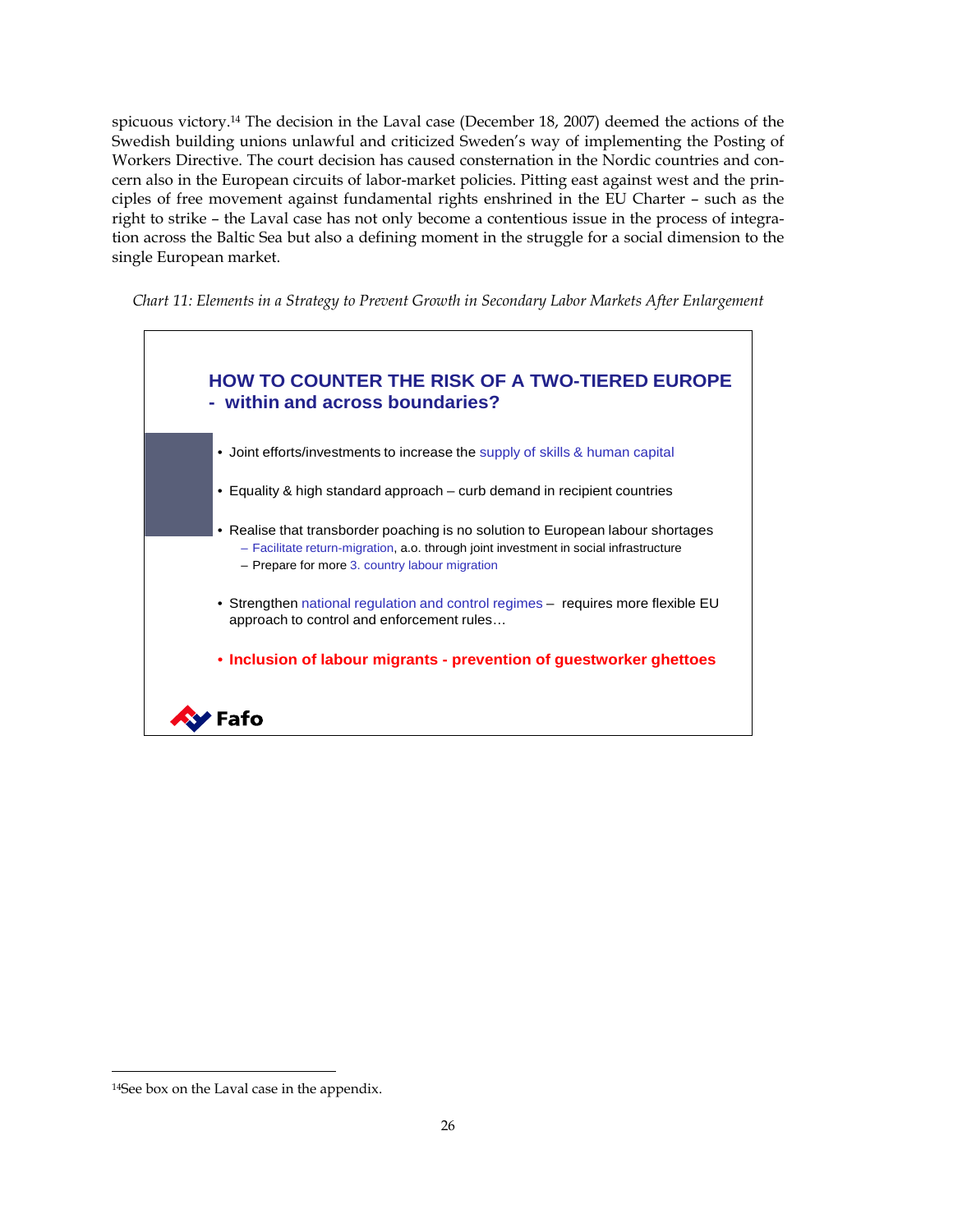#### **References**

- Boeri, T. & H. Brücker (2001). *Eastern Enlargement and EU-Labour -Markets: Perceptions, Challenges and Opportunities*. Bonn: IZA Discussion Paper 256/2001.
- Boeri, T. & H. Brücker (2003). *Potential Migration from Central and Eastern Europe an update.* (http://europa.eu.int/comm/employment).
- Boeri, T. & H. Brücker (2005). *Migration, Co-ordination Failures and EU Enlargement,* Bonn: IZA Discussion paper 1600.
- Dølvik, J.E., L. Eldring, J.H. Friberg, T. Kvinge, S.Aslesen og A. M. Ødegård (2006)*. Grenseløst arbeidsliv? Endringer i norske bedrifters arbeidskraftsstrategier etter EU-utvidelsen*. Oslo: Fafo-rapport 548.

\_\_\_\_ (2006). "Industrial relations responses to migration and posting of workers after EU enlargement: Nordic trends and differences," *Transfer* 12,2: 213-230.

Ederer, P., P.Schuler & S. Willms (2007). *The European Human Capital Index: The Challenge of Central and Eastern Europe.* Brussels: The Lisbon Council.

Eldring, L. (2007). Uviklingen i polsk byggenæring etter EU-utvidelsen. *I: Søkelys på arbeidslivet, 2/2007, s. 133-147.* Oslo: Institutt for samfunnsforskning

Eldring, L. og P. Trevena (2007). *Polish construction in the wake of EU enlargement*. In: CLR-News 2 (2007): 9-24, European Institute for Construction Labour Research.

European Commission (2006). Employment in Europe 2006. Bruxelles.

\_\_\_\_\_\_\_\_ (2007). Posting of workers in the framework of the provision of services: Maximising its benefits and potential while guaranteeing the protection of workers, Communication COM (2007) 0304 from the Commission.

Eurostat – diverse labor-market statistics.

*Financial Times* (09.11.2007) "Mixed reception for incomers from Baltic Sea States."

- *\_\_\_\_\_* (09.11.2007) "Romania and Bulgaria left with labour shortage."
- Friberg, J.H. and G. Tyldum, red., (2007). *Polonia i Oslo. En studie av arbeids- og levekår blant polakker i hovedstadsområdet.* Oslo: Fafo-rapport 2007:27.
- GDISC (2007). *Inter-European Workforce Flows. Quantitative and Qualitative Findings.* Vienna & Rijswijk.
- Gilpin, N., M. Henty, S. Lemos, J. Portes, og C. Bullen (2006). *The impact of free movement of workers from Central and Eastern Europe on the UK Labour Market*. Department of Work and Pensions, Working Paper 29.
- Hughes, G. (2007). *EU Enlargement and Labour Market Effects of Migration to Ireland from Southern, Central and Eastern Europe.* Paper presented at Second IZA Migration Workshop, Bonn 7.-8- September 2007.
- IAB et al (2007). *Effects of EU Enlargement on growth and Employment in Germany and selected EU Member States. Summary and Conclusions.* Project 33/05, Bundesministerium für Wirtschaft und Technology Berlin.
- Kaczmarczyk, P. & M. Okolski (2005). *International Migration in Central and Eastern Europe Current and Future Trends.* Paper UN Expert Groups Meeting July 2005, N.Y.
- Kaczmarczyk, P. & M. Okólski (2007). *Economic impact of migration on Poland and Baltic states.* Fafo Working Paper 2008:01. Warzaw/Oslo: CMR/Fafo.

LO (2007-8). Ugebrevet A4 nr 43, København: LO http://www.ugebreveta4.dk/2007/43.aspx

LO (2008). Ugebrevet AF nr 5, København: LO.

- Meardie, G. (2007). "More Voice after Exit? Unstable industrial relations in Central and Eastern Europe," *Industrial Relations Journal* 38:6 502-523 (forthcoming).
- Moses, J. (2006). *International Migration. Globalization's Last Frontier.* London: ZED Books.

Munz, R. & K. Tamas (2006). *Labour Migrants Unbound: EU Enlargement, Transitional Measures and Labour Market Effects.* Stockholm: Institute for Future Studies.

*New York Times* (19.10.2007). "As the Poles Get Richer, Fewer Migrate for Work To Britain."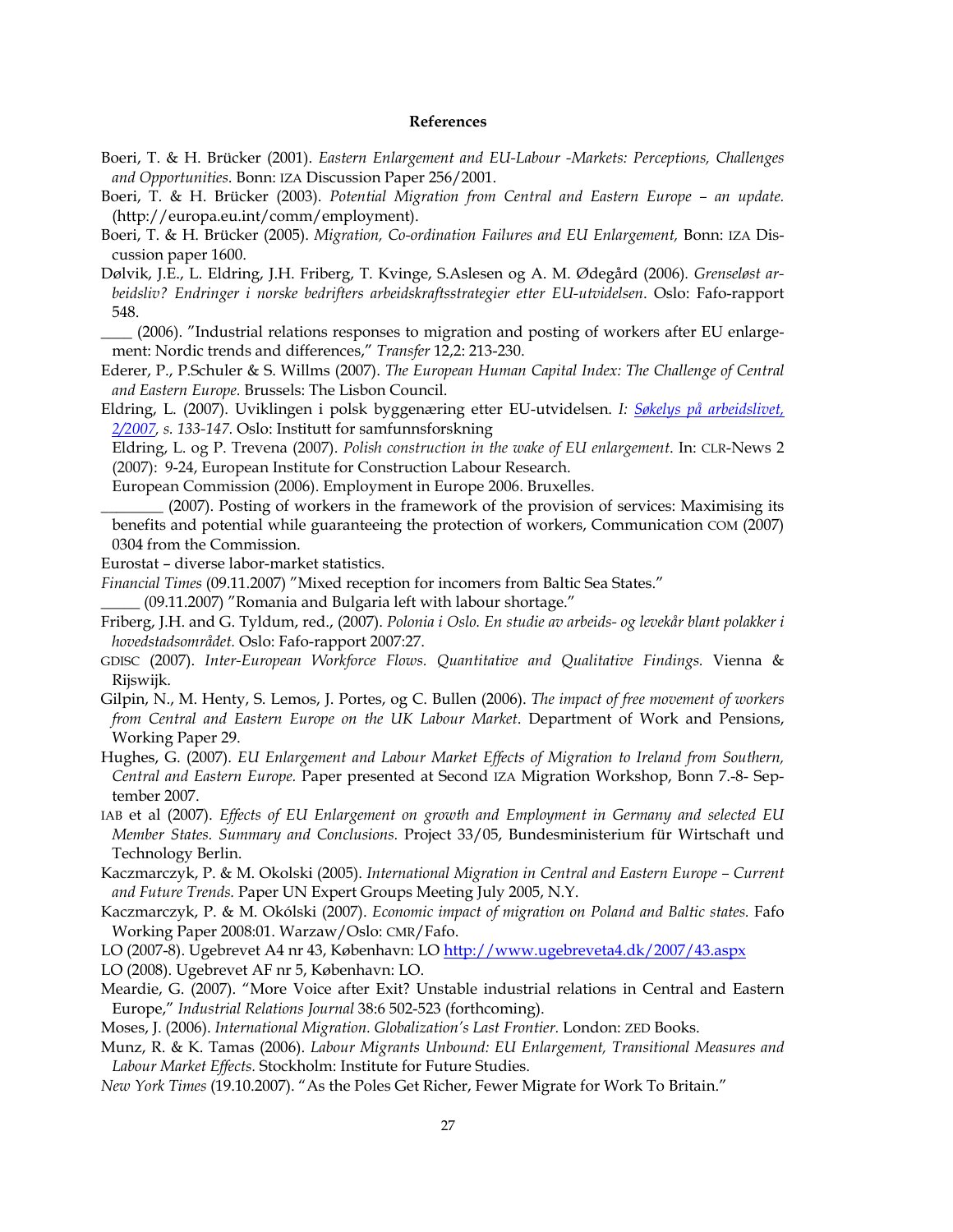*\_\_\_\_\_* (08.11.2007) "Romanian Premier Tries to Calm Italy After a Killing."

- Okolski, M. (2007). *Europe in movement: migration from/to Central and Eastern Europe*. CMR Working Papers 22/80. Warszawa: Centre of Migration Research.
- Stark, O. (1991). *The Migration of Labor .* Cambridge: Basil Blackwell.
- Stark, O. & C. S. Fan (2007). *Losses and Gains to Developing Countries from the Migration of Educated Workers.* CMR Working papers No 20/78. Warsaw: CMR.

University of Latvia (2007). *The Geographic Mobility of the Labor Force*. Riga: University of Latvia.

- Van Gyes, G. T. et al (2007). *Industrial Relations in the EU Member States 2000-2004*. Dublin Foundation.
- Woolfson, C. (2006). *Working Environment and "Soft Law" in the Post-Communist Legacies and Perspectives.* Journal of Common Market Studies, 44:,1: 195-215.
- World Bank (2006). *Labor Migration from the New EU Member States.* World Bank EU8 Quarterly Economic Report, Part II: Special Topic.
- World Bank (2007), *Labor markets in EU8+2: From the Shortage of Jobs to the Shortage of Skilled Workers.* World Bank EU8+2. Regular Economic Report. Part II: Special Topic, September 2007. http://siteresources.worldbank.org/INTECA/Resources/RER\_ST\_FINAL\_26-09-2007.pdf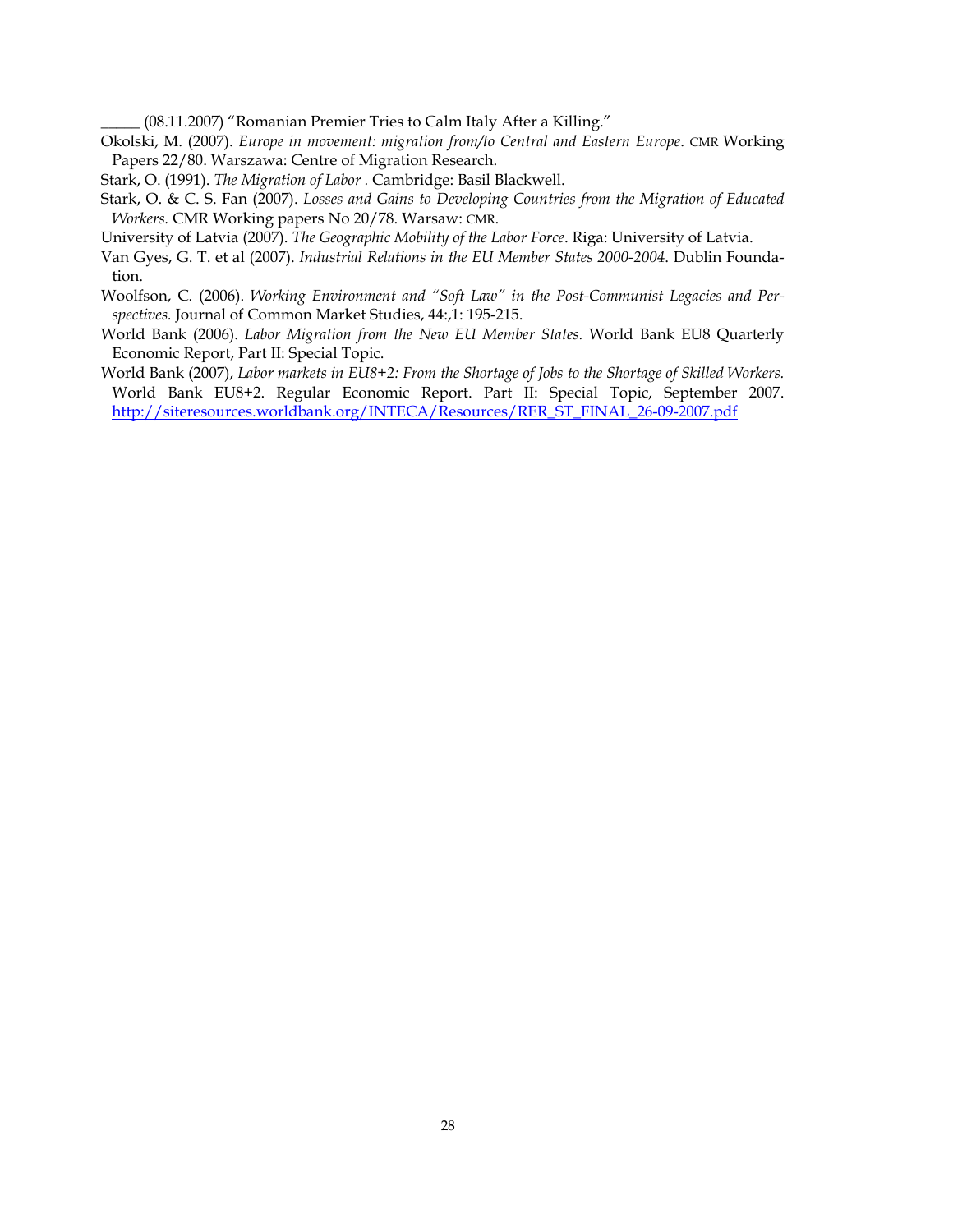#### **Appendix**

|                  | 2004          | 2007         | <b>TOTAL</b>   |                  |                 |
|------------------|---------------|--------------|----------------|------------------|-----------------|
|                  | (May 1 - Dec. | 2005         | 2006           | Jan. 1 - July 31 | May 1, 2004 -   |
|                  |               | All year     | All year       |                  |                 |
|                  | 31)           |              |                |                  | July 31, 2007   |
|                  |               |              |                |                  | (excl. Finland) |
| Denmark          | 2,097         | 4,923        | 10,353         | 10,367           | 27,740          |
| (Issued work     |               |              |                |                  | (incl.          |
| and residence    |               |              |                |                  | renewals)       |
| permits)         |               |              |                |                  |                 |
| Finland          | 2,169         | 2,633        |                | (6,273)          |                 |
| (Decision by the |               |              |                |                  |                 |
| Labour Agency)   |               |              |                |                  |                 |
| Iceland          | 515           | 2,764        | 6,004          | 3,091            | 12,374          |
| (Work permits    | $(+666)$      | $(+844)$     | $(+1, 496)$    | $(+1, 136)$      | $(+4, 142)$     |
| granted/         | renewals)     | renewals)    | renewals)      | renewals)        | renewals)       |
| registration by  |               |              |                |                  |                 |
| employer)        |               |              |                |                  |                 |
| Norway           | 16,975        | 19,301       | 29,275         | 23,87915         | 89,430          |
|                  | $(+3, 558)$   | $(+17,902)$  | $(+25,510)$    | $(+22,230)$      | $(+69,200)$     |
| (EEA permits     | renewals)     | renewals)    | renewals)      | renewals)        | renewals)       |
| granted)         |               |              |                | (not incl. Bul-  |                 |
|                  |               |              |                | garia and        |                 |
|                  |               |              |                | Romania)         |                 |
| Sweden           |               | 4,805        | 5,692          |                  | 16,900          |
|                  | 3,963         |              |                | 2,440            |                 |
| (Registered new  | $(+128)$      | $(+2, 133)$  | (+289 renewals |                  | $(+2,550)$      |
| EEA applica-     | renewals)     | renewals)    | Jan-April)     |                  | renewals)       |
| tions, work)     |               |              |                |                  |                 |
| <b>Total</b>     | 25,719        | 34,426       | 51,324         | 39,777           | 151,246         |
|                  | $(+4, 352)$   | $(+20, 879)$ | $(+27, 295)$   | $(+23,366)$      | $(+75, 892)$    |
|                  | renewals)     | renewals)    | renewals)      | renewals)        | renewals)       |

*Table A1: Work permits to individual job seekers from the EU8 +2, May 1, 2004 – July 31, 2007, by Nordic recipient country* 

#### **Sources and definitions for the table**

Denmark: Directorate of Labour/Immigration Services. No exact figures are available for the number of renewals, but the Immigration Services estimate that 20 percent of the permits have been issued to persons who previously have held work permits (Pedersen & Andersen 2007).

Finland: Ministry of Labour. Work in agriculture of less than three months' duration has not been registered since May 1, 2004. After the phasing-out of the transitional arrangement on May 1, 2006, fully reliable statistics are no longer available. According to the Directorate of Immigration, a total of 6,273 registrations were made of "right of residence to EU citizens in the category of employee" for periods of residence exceeding three months during the period January 1 – September 30, 2007. Prior to April 30, 2007, there were no sanctions against non- registration, which

<sup>15</sup>In Norway there were in 2007 as a whole granted 74,736 individual (work) permits of which 39,736 were first time permits (www.udi.no/statistics), and figures for the first quarter of 2008 indicate that the rising trend is continuing.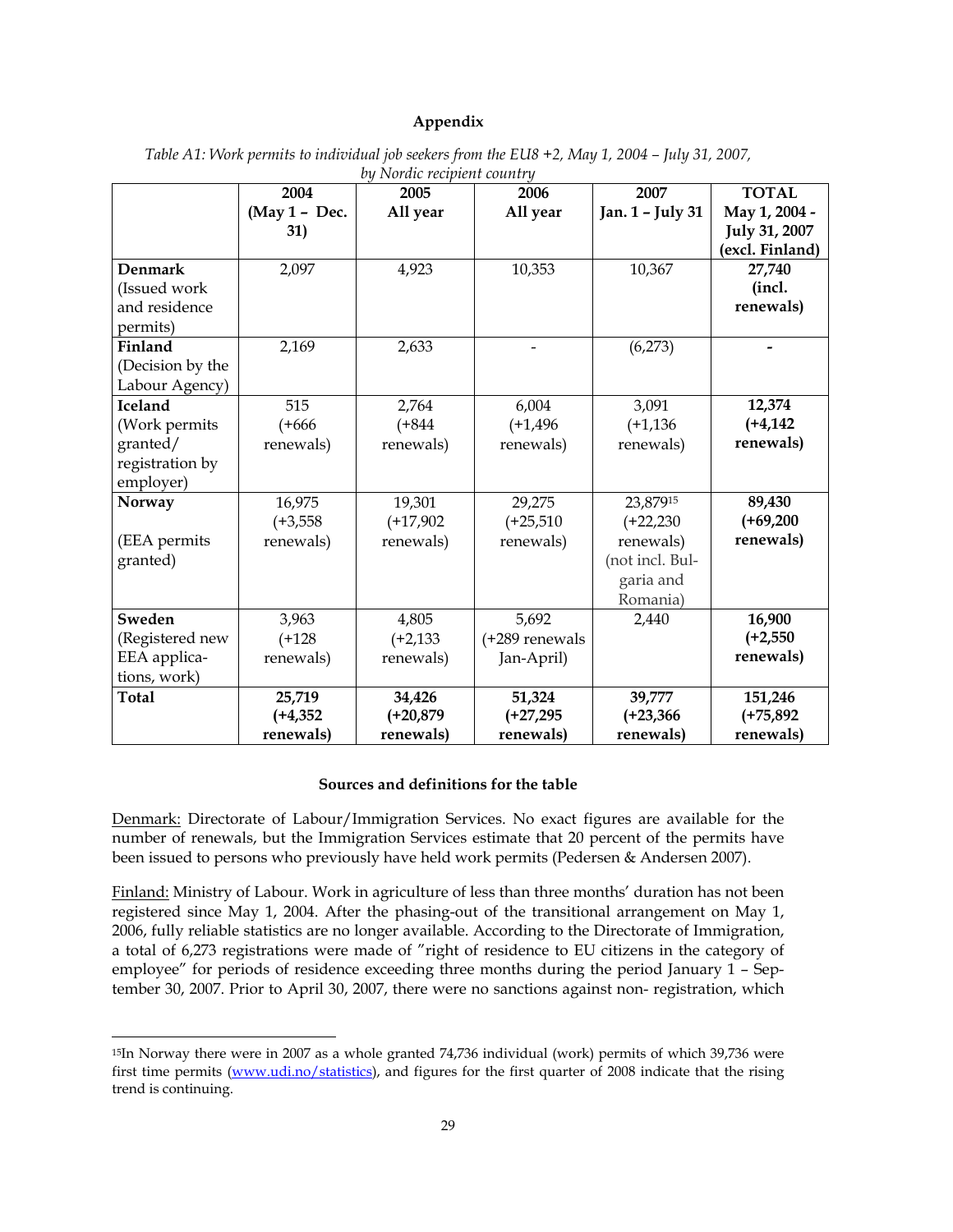may have led to underregistration. According to the Ministry of Labour, not all EU citizens may be aware of the obligation to register.

Iceland: The Directorate of Labour (Vinnumalastofnun). Following the phasing-out of the transitional arrangement on May 1, 2006 no work permits are issued, but the employers are obligated to register employees from the new member states.

Norway: Directorate of Immigration (UDI). A total of 3,558 renewals were granted in 2004. We do not know how many of these that were granted prior to May 1, but we have here chosen to assume that they were issued after May 1. During the period May 1, 2004 – December 31, 2005, 40 percent of the permits were valid for more than three months. During 2006, a total of 58 percent of the permits were valid for more than three months. In the period January 1 – July 31, 2007, a total of 62 percent of the permits were valid for more than three months. About the category "renewals": a renewal does not necessarily imply a continuous prolongation. If a person travels back to the home country for a period of time and thereafter returns to apply for a renewed work permit, this will be registered as a "renewal," as if the person had stayed in Norway continuously.

Sweden: The Swedish Migration Board. Does not include work of less than three months' duration after May 1, 2004. The figures for renewals/ prolongations include all groups of applications, but are assumed to mainly pertain to workers and businesses. On May 1, 2006, Sweden introduced the rules in EU directive 38 (the Mobility Directive), and EU citizens no longer require a permit to stay in Sweden for more than three months, but should register for the right to obtain residence. The figures for the period up to May 1, 2006 comprise applications, not permits granted. Approximately 95 percent of the applications were approved. Persons with open-ended employment or employment for one year or more obtained a five-year permit. Those with employment for less than one year obtained a permit of the same duration as the employment relationship.

For all countries: The permits have varying names, but are considered to be comparable. Seasonal work and work of less than three months' duration are included wherever registration has been done. Differences in registration practices with regard to work of less than three months' duration may have resulted in some deviation that cannot be controlled for. For all figures, the proviso is made that categories may vary due to the different sources.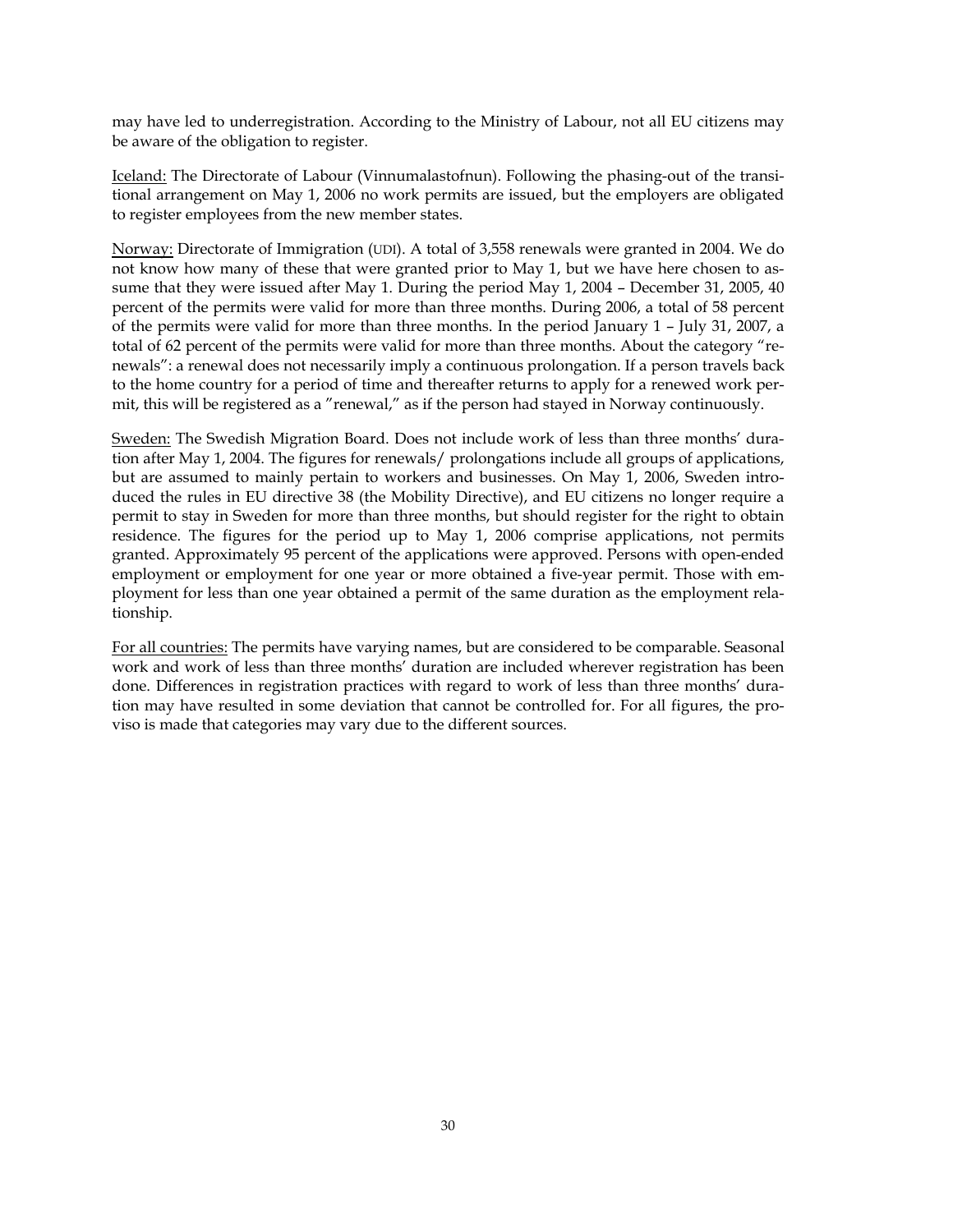

*Chart A1: Stock of valid work permits in Norway, 1003-2007 – Citizens from EU8+2 above (in green), from other countries below (in red) – mostly EU15)* 

*Source: www.udi.no/statistics*

#### **The Laval/Vaxholm case**

The whole affair began with an assignment for the renovation of a school building in the Swedish town of Vaxholm. The renovation was to be completed by a company named L&P Baltic, which hired labor from a Latvian enterprise named Laval un Partneri. The work was to be performed by Latvian construction workers, who were posted to do the job. Laval un Partneri Ltd. hires out labor to enterprises that have assignments in Sweden and has undertaken a number of such assignments in the country since 2002.

The construction workers' trade union each year undertakes around twenty blockades, and in 2004, a total of ninety-eight agreements were signed with foreign enterprises. At the outset, the matter therefore appeared straightforward. In June 2004, the trade union demanded an agreement with the Latvian enterprise. The agreement should ensure that the workers receive wages in accordance with the Swedish level. Reports indicated that the workers received approximately SEK 80 per hour, while the corresponding figure for a skilled Swedish construction worker was SEK 130-145. During the negotiations, it became clear that Laval un Partneri had entered into a collective agreement with the Latvian construction workers' union, and therefore claimed that an agreement with the Swedish union was unnecessary. The enterprise also argued that the workers received close to double what was common in Latvia, in addition to board, lodging and transport. The negotiation with Laval un Partneri broke down, and the Swedish union initiated a boycott on November 2, 2004. On November 23 the Swedish electricians' union announced that they would take supportive action, which came into force on December 3.

The case was subsequently submitted to the Swedish Labour Court. The Latvian enterprise Laval un Partneri demanded that the boycott and the supportive